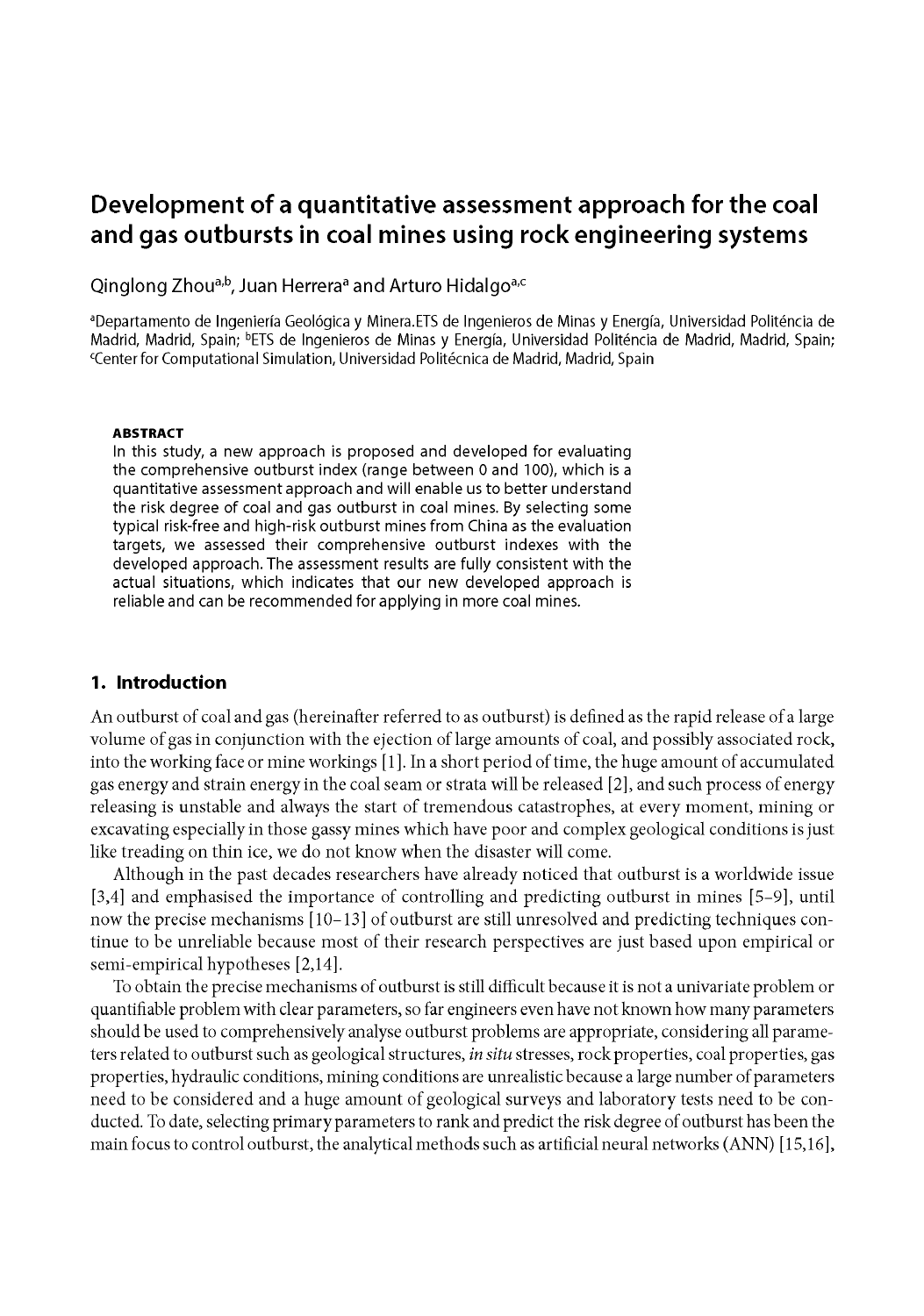fault tree analysis (FTA) [17], logistic regression (LR) [18] and analytic hierarchy process (AHP) [19] are the methods that have already been successfully applied in this field. Of course, for these mentioned approaches, there are lots of advantages about each of them, but their shortcomings also should not be ignored. For example, to the ANN method, automatically learning mapping relations between input parameters and output results through sample training is its greatest advantage, but it considers every input parameter with equal importance, which is inconsistent with practical engineering because in engineering systems not all parameters are dominant, sorne parameters are subordinate. For the other methods, although they consider the importance of each parameter through computing weighted coefficients for each parameter, they failed to consider the interacting actions between parameters, which is also inconsistent with practical engineering because parameters of engineering projects generally are not independent, interactions between parameters are always existent [20].

In this study, with the use of the rock engineering systems (RES) [20], we will develop a new approach for the risk assessment of coal and gas outburst. Our approach will take into account interactions between parameters and we consider the importance of each parameter only according to its interacting intensity in the system. In addition, through transferring the interacting intensity of each parameter into a weighted coefficient, we will develop a comprehensive quantitative coal and gas outburst index (simplified as comprehensive outburst index) to evaluate the degree of outburst risk, and sorne case studies will be conducted with typical mines selected from China. As the new developed quantitative index in this study use a numerical number to characterise the risk degree of coal and gas outburst, it will provide a clear standard to mining engineers to determine in which condition a mine or a working face should take outburst prevention measures.

## **2. Current outburst problems in China**

According to the information reported from state administration of coal mine safety [21], 1044 outburst mines are distributed in 20 provinces, and 92% ofthem are mainly located in Guizhou, Hunan, Sichuan, Chongqing, Henan, Anhui, Yunnan and Shanxi provinces. In south China, outbursts are mainly related to high gas contend and complex geological conditions. The reason for the former is because most of coal seams belong to the interactive marine and terrestrial deposits which formed in a remote geological timescale and have a good gas-tightness property; after many times of tectonic movements, lots offaults and folds were generated and the coal seams and even the deposits are heavily damaged, generally speaking, the geological conditions in south China are more complex than in north China. In north China, outbursts are mainly related to high gas pressure, comparing to the south, the north needs to produce more coal yield to support the huge requirement of economic development because most of the heavy industries located in the north, which leads to the high intensity of coal mining and the rapid increase in mining depth; now mining depth in most mines is more than 600 m; in such a mining depth, outbursts are always triggered by high gas pressure.

| No.            | Locations                                | Dates             | Miner<br>killed | Outburst coal<br>(t) | Outburst gas $(m^3)$ |
|----------------|------------------------------------------|-------------------|-----------------|----------------------|----------------------|
|                | Daping coal mine, Henan Province         | 03 March 2016     |                 | $1.1 \times 10^{3}$  | $5.231 \times 14$    |
| $\overline{2}$ | Jiulishan coal mine, Henan Province      | 27 October 2011   | 18              | $3.246 \times 1^{3}$ | $2.912 \times 15$    |
| 3              | Yongshan coal mine, Jiangxi Province     | 28 February 2015  | 4               | $1.381 \times 1^{3}$ | $1.38 \times 10^{4}$ |
| 4              | Houxi coal mine, Chongging City          | 04 August 2015    |                 |                      |                      |
| 5              | Sangshuping coal mine, Shanxi Province   | 06 July 2015      | 4               | $5 \times 10^2$      | $1.123 \times 14$    |
| 6              | Tonghua coal mine, Chongging City        | 05 May 2009       | 30              | $3 \times 10^2$      | $2.82 \times 10^{5}$ |
| 7              | Zhengzhong coal mine, Guizhou Province   | 08 August 2015    | 13              |                      |                      |
| 8              | Xinxing coal mine, Heilongjiang Province | 17 December 2015  |                 |                      |                      |
| 9              | Quijang coal mine, Jiangxi Province      | 30 September 2013 |                 | $4.05 \times 10^{2}$ | $3.648 \times 1^{4}$ |
| 10             | Yushe coal mine, Guizhou Province        | 25 May 2014       | 8               | $3.27 \times 10^{2}$ | $3.28 \times 10^{4}$ |
| 11             | Xintian coal mine, Guizhou Province      | 05 October 2014   | 10              |                      |                      |

**Table** 1. Outburst accidents occurred in China in recent years.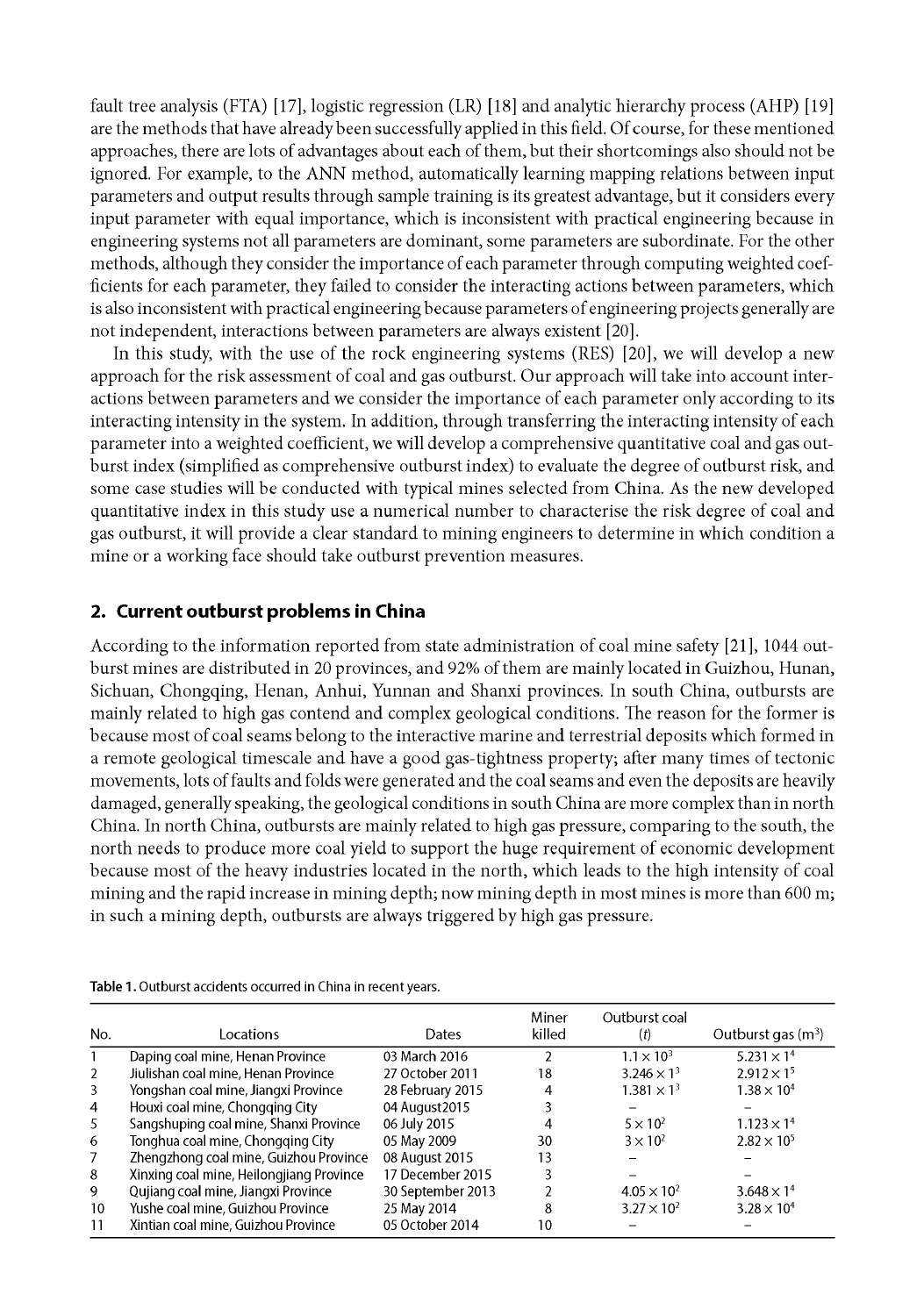Until now, outburst accidents are still occurred frequently in China every year, in Table 1, we list sorne of the serious accidents occurred in recent years (note that in these table sorne boxes are not available because in our investigation we found that the accident statistics ofsorne mines are not clear, these empty boxes will not have influence on understanding this study, and more detailed information about these mines will be listed in Table 6), as can be seen from the Table, volume of outburst gas involved in these accidents is more than  $10^4$  m<sup>3</sup> and corresponding volume of outburst coal is more than  $10^2 t$ .

### **3. Main factors influencing gas outbursts**

### *3.1. Gas content*

Gas content plays a very critical role in coal and gas outburst and it consists oftwo parts, the absorbed gas on the internal coal surfaces and the free-state gas in the cleats. In general, there is a certain minimum gas content is needed if an outburst is to occur in a coal seam, due to the differences in coal strength, gas pressure, effective stresses and other factors, the critical value may be different in different mining conditions, but overall from the past decades of laboratory researches and field experiences all over the world a gas content greater than 8 *m3 /t* is considered enough to initiate an outburst if other conditions are favourable [22] Furthermore, gas content is not fixed and is affected largely by hydrogeologic factors, burial depth, coal metamorphic grade, outcrops, geological structure, etc. [23-27].

## *3.2. Gas pressure*

There is a complex relation between gas pressure and outbursts. From Yin's research [28], the increase in gas pressure leads to the increase in porosity of coal seam, then the increase in porosity speed up gas desorption which turns more gas from adsorbed state into free state, resulting in a large volume offree-state gas accumulated and creating a favourable condition for outbursts [29], but it should be noted that here the pressure mainly refers to the low-pressure conditions. Certainly, there is a relationship between gas pressure and gas sorption, which is clearly described in Langmuir adsorption isotherm model back in 1916 [30]. In a research [31] from Poland, using six coal samples selected from the Upper Silesian Coal Basin, an experiment was conducted to describe the adsorption rate of CH $_4\cdot$ Under the isothermal conditions a pressure dependence of adsorption rate was clearly observed for the slow sorption processes of CH<sub>4</sub>, the author found that there is a clear reduction in sorption rate with the increase in pressure. In addition, research [32] also discovered that there exists a gas pressure threshold between 0.5 and 1.0 MPa for outbursts; ifthe gas pressure is higher than this threshold, the outburst intensity increase with the increase in gas pressure.

### *3.3. Gas emission*

Gas emission plays a very important role in outbursts and is directly related to outburst frequency and magnitude [21]. In China, to be more specific to illustrate the gas emission state and the gas content of coal seams, two indexes are generally used: the absolute gas emission rate  $Q_a \text{ (m}^3\text{/min)}$  and the relative gas emission rate  $Q_r(m^3/t)$ . The absolute gas emission rate represents the volumes of gas released per minute, which is obtained through using gas concentration in the vitiated air to multiply the total volumes ofthe vitiated air (as shown in Equation 1). The relative gas emission rate represents the volumes ofgas released per ton of coal yielded, which is obtained using the absolute gas emission rate to divide the coal yield of per minute (as shown in Equation 2).

$$
Q_a = Q \times C \tag{1}
$$

$$
Q_r = Q_a / A \tag{2}
$$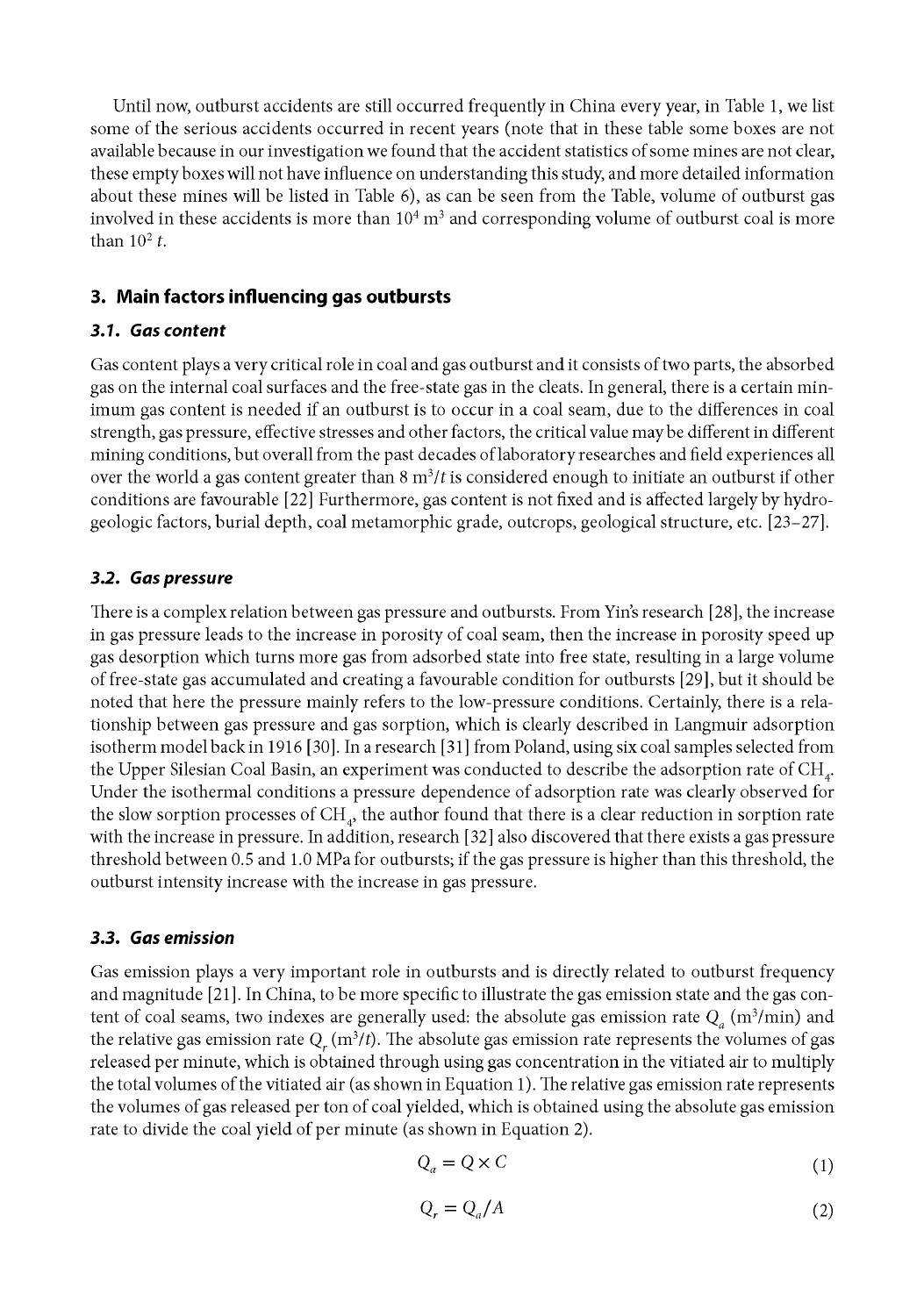Here, Q (m $^3$ /min) refers to the total volumes of the vitiated air, C ( $\%$ ) refers to the gas concentration in the vitiated air and  $A$  ( $t$ /min) denotes the coal yield of per minute.

## *3.4. Strength* **of** *coalseam*

Coal strength has impact on the outburst occurrence and development. Generally, harder seams have less and smaller fractures, this means that greater amount of energy will be needed to make the fracture propagation happen so that the gas can transport through the coal seam. On the contrary, for softer seams, fractures are easily propagated when in situ stress and gas pressure reach a certain level, which leads to the process of gas transport that are rapidly developed along the entire seam; moreover, abundant pores within the softer seam are more likely to lead to a high gas pressure gradient which acts as a main driving force in gas outburst because the opening and closure of the pores play a great role in affecting gas accumulation and gas pressure. We illustrate this point by taking a mining face as an example: in the process of mining, the mining-induced stresses and the in situ stresses will jointly induce stress concentration to the coal mass near the working face, the stress concentration decreases coal permeability exponentiallywith the dosure of deats [33,34] and the decreased permeabilitymakes the gas even more difficult to release from the coal mass resulting in high gas pressure and gas accumulation. With the gradient change in the effective stresses (the composition of the mining-induced stresses, the in situ stresses and the pore pressure) in the coal mass, the gradient variation in gas pressure also occurs, which is the formation of the gas pressure gradient. So, for softer coal seam, under the action of effective stresses, pores will be dosed and higher gas pressure gradient will be generated.

## *3.5. Coal-rank-related aspects*

Coal rank refers to the rank of coal metamorphism. In the process of coalification, under the actions of heat, burial pressure and time, both the physical properties and the chemical composition of the coal present regular changes. Therefore, the degree of metamorphism or coalification generally is obtained by measuring the coal rank indexes such as the volatiles, the vitrinite refiectance, the maceral composition, the carbon content, the hydrogen content, the moisture and the calorific value. Among them the vitrinite refiectance is considered to be the more accurate way in determining the degree of metamorphism because it is not affected by the coallithotypes, ash content and coal samples. The vitrinite refiectance whose maximum refiectivity is less than 0.5% is defined as lignite, greater than 2.5% is defined as anthracite and between them is bituminous coal.

Coal rank impacts on coal and gas outburst not because the degree of coal metamorphism is directly related to the gas content in the coal seam [35,36]. Other outburst-related factors such as adsorption capacity [37,38], pore structure [39], porosity [40] and permeability [41] are also related to coal ranks.

## *3.6. Geologicalstructures*

Geologic structures are usually the result of the powerful tectonic forces that occur within the earth, which usually indude the structures such as faults, folds, fractures and joints, but here we mainly discuss the fault and the fold. For these structures, as can be seen from Shepherd's review [42] and Li's field research in Pingdingshan coalfield [43], most of them are directly associated with outbursts. For the fold, syndine fold is more outburst-prone structure because its compression joints are more favourable to gas storage when compared with tension joints of anticlinal fold. With respect to the fault, different types of faults have significant differences in impact to outbursts. From Lama's research [3], normal faults in many mines have given rise to outbursts because they have a throw greater than the coal seam thickness, which resulted in complete stoppage of gas fiow. According to Li's research [44], faults can be divided into open, dosed and ocduded types. The open type reduces both gas content and methane concentration of nearby coal seams; the closed type leads to the decrease in gas content but the methane concentration is still high; the occluded type results in the development of intensely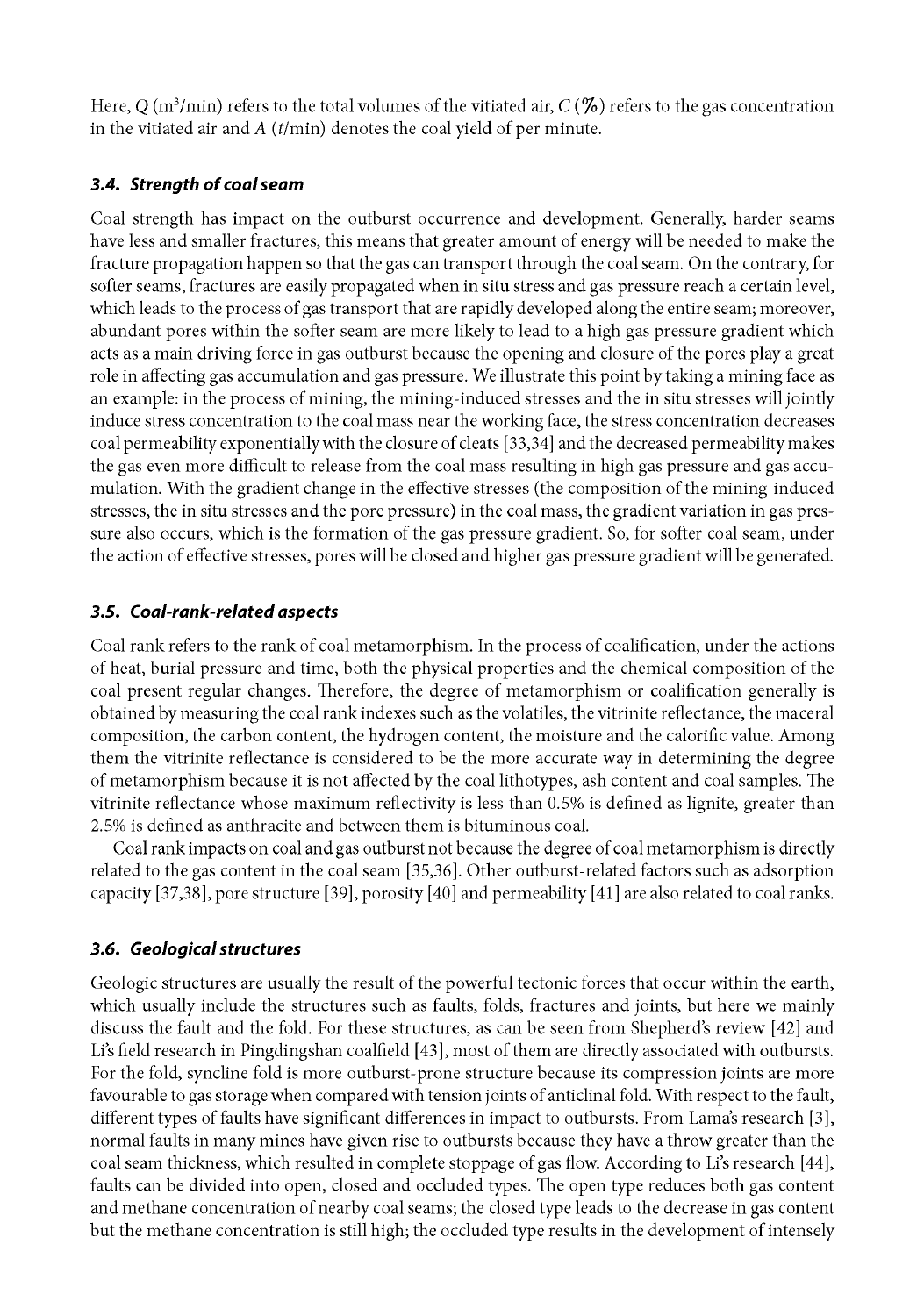deformed coal and enrichment of coalbed methane in small areas near fault because offault-sealing properties. In addition, in fault and fold zones, due to many episodes of strong structural deformation, the tectonically deformed coal, which is formed by superimposed reformations from tectonic stress [45], has changed its physical properties such as strength coefficient and rate of gas desorption [46].

## *3.7. Hydrogeological conditions*

Both gas and water are fluids coexisted in coal seam, and both their transports and occurrences are associated with porosities of seams, hence the hydrogeological conditions play an important part in outbursts. On one hand, the water seepage in pores directly drives the transport of free-state gas; on the other hand the dissolved gas may also be carried along with the seepage direction. Although there is only  $1~4%$  of gas solubility in water, in those areas where the exchanging of groundwater is active the flowing water still can take awaya large amount ofgas fram seams. Besides, water absorbed on the surfaces of pores will reduce the gas adsorption capacitythus in those water-rich areas, the gas content generally gets lower. At present, hydraulic measures such as high-pressure water injection, hydraulic fracturing and hydraulic slotting are often used for releasing seam stresses, increasing permeability and raising moisture. According to previous researches [47-49], the injected water can reduce the outburst disasters by impacting the methane desorption, methane emission and methane diffusion.

### *3.8. Stress conditions*

The stresses are the main driving forces of coal and gas outburst, and in underground mining, the stress conditions mainly indude two aspects, the in situ stress and the mining-induced stress. The former is mainly related to the geological structures (tectonic stress) and the burial depth (geostatic stress) and the latter is mainly related to the mining conditions such as mining depth, thickness of coal seam, dip angle of coal seam, width of working face etc.

According to the gas outburst accident statistics in China, a high proportion of outburst incidents actually occurred near geological structures, which is because the tectonic stress playa key role in the gas migration and accumulation  $[3,14,50]$ . In the process of mining, the variation in mining-induced stresses will affect the opening or closing of the pores and thereby indirectly impacting on the porosity and the permeability of coal. This phenomenon has already been proved by many laboratory tests [33,34,51]. In addition, research [52] also found that under the action of stresses, the volumetric shrinkage or swelling of the coal has a significant influence on gas desorption.

### **4. Development of an assessment system for outbursts**

### *4.1. RES and interaction matrix*

RES introduced firstly by Hudson [3,53,54] is a powerful systematic approach to solve fully coupled prablems with all the elements, elements induding rock mechanics, engineering parameters, structures, constructions and their interactions. To date, it has already been used all over the world to address a number of engineering projects [55-59].

In RES, the interaction matrix is the basic analytical device and a presentational technique for characterising and linking all associated parameters and interactions between parameters; it was developed from the most simple binary interaction matrix (Figure 1) to the complicated  $n \times n$  square matrix. In the interaction matrix for an engineering project (e.g. for an outburst project), the main parameters (or factors) influencing the project are always placed along the leading diagonal (top left to bottom right), called the diagonal terms; and the influence of each individual parameter on any other parameter (also called the interaction between parameters) is generally located in the offdiagonal boxes, and they are named the off-diagonal terms. A project has only two parameters which are the simplest interaction matrix as shown in Figure 1, in this  $2 \times 2$  interaction matrix (also named as binary interaction matrix), parameter A and parameter B placed in the leading diagonal are the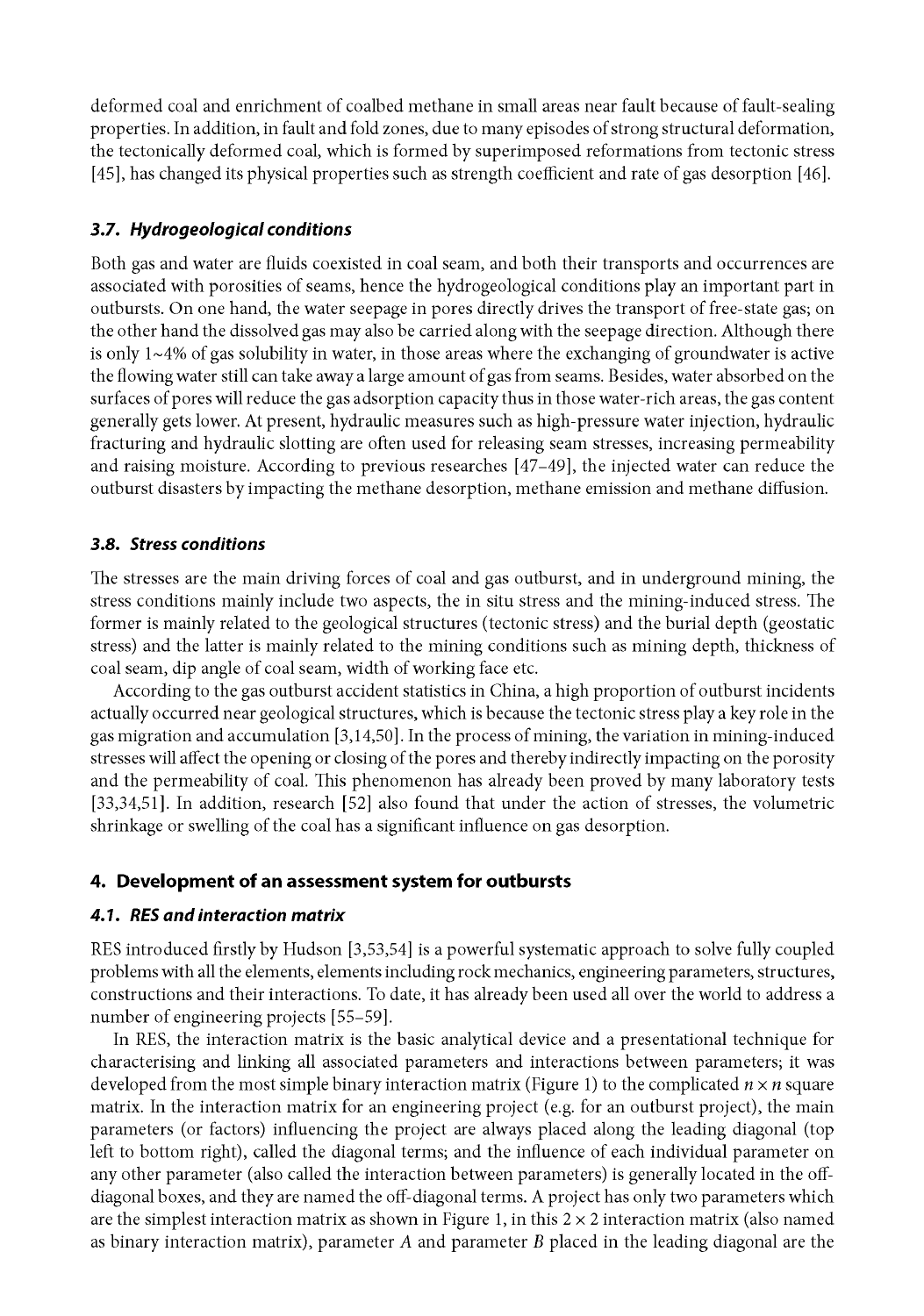

**Figure** 1. The most simple binary interaction matrix.

main parameters, and the influence of parameter A on parameter B is located in the top right-hand off-diagonal box, the influence of*B onA* is located in the bottom left-hand off-diagonal box. Of course in real projects, engineering projects with only two parameters are relatively rare, the most common situation is a plurality of parameters may impact the engineering consequence at the same time, thereby in most cases the interaction matrix is a high-order square matrix.

## *4.2. Coding approach* **of***interaction matrix*

Once an interaction matrix is established, there are several ways to code it [3], but the most common approach is still the conventional expert semi-quantitative (ESQ) approach. Io use the ESQ coding approach, first of all, the off-diagonal terms of the interaction matrix should be assigned corresponding numerical coding values, and such coding values should describe the intensity of the influence of one parameter on the other parameter.

A general illustration of the coding of interaction matrix is shown in Figure 2, as can be seen from the construction of this figure, the row passing through *Pi* indicates the influence of *Pi* on all the other parameters in the system (named as cause terms), while the column through *Pi* represents the influence of the other parameters, i.e. the rest of the system, on *Pi* (named as effect terms). After coding the matrix by inserting the appropriate values for each cause and effect term of the matrix with ESQ approach, the sum of each row and column can be calculated. The sum of a row is termed the 'cause' value and the sum of a column is termed the 'effect' value, designated as coordinates (Cause, Effect) for a particular factor. The 'cause' value *Cpi* represents the way in which *Pi* affects the system; and the 'effect' value  $E_{p_i}$  represents the effect that the system has on *Pi*. The coordinate values for each factor can be plotted in cause and effect space, forming also-caHed *C-E* plot [3]. Once the Cause-Effect plot is obtained for a specific project, the assessment or classification system that takes into account all the main parameters and their interactions then can be developed, in the next part, detailed development of an assessment system for outbursts will be given using the above-described approach.

### *4.3. Formulating the outburst assessment*

We now return to our problem of developing the outburst assessment system. As we discussed in Section 2, factors including gas content gas pressure, relative gas emission rate, absolute gas emission rate, strength of coal seam, coal-rank-related aspects, geological structures, hydrogeological conditions and stress conditions in varying degrees, they all have impacts on outbursts. So here, these nine parameters involved in outburst are selected as the main parameters to construct the interaction matrix and to establish the assessment system, and the suggested rating values of these nine parameters can be seen in Table 2. According to the constructing principles of interaction matrix described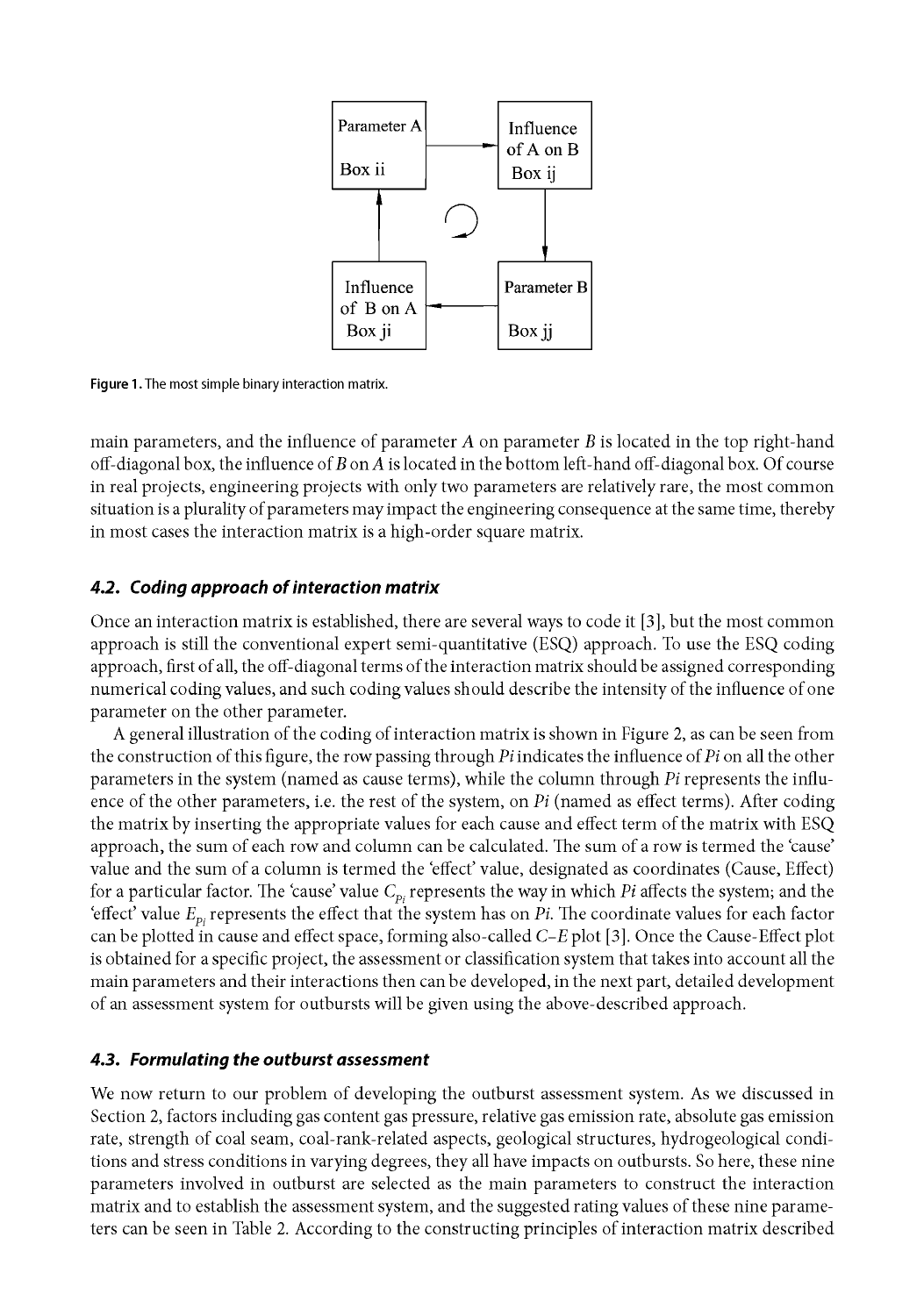

Figure 2. Generation of the cause and effect co-ordinates.

in Section 3.1, the nine main parameters are located along the diagonal elements and the interacting actions between each two parameters are placed in the corresponding off-diagonal elements, thus a 9 x 9 square interaction matrix including 9 diagonal terms and 81 off-diagonal terms is constructed (see Figure 3) to represent the outburst system, here the interaction matrix constructing was carried out mainly based upon the knowledge obtained from the previous studies [60-66] and the author's experiences .

For the coding of the established interaction matrix, here we also use the ESQ coding systems suggested by Hudson [3] (see Table 3). In this coding system, the interaction between each two parameters is quantified using numbers from O(no interaction) to 4 (critical interaction), numbers 1,2 and 3 represent weak, medium and strang interactions, respectively. Table 4 shows the results of the interaction matrix coding corresponding to Figure 3 using the ESQ coding system. By means on this coding matrix, as described in Section 3.2, the cause value  $C$  (the total impact of the parameter on the outburst system) can be obtained as the sum of the off-diagonal rows corresponding to the given parameter, similarly, the effect value  $E$  (the total impact of outburst system on a particular parameter) can be obtained as the sum of the off-diagonal columns corresponding to the given parameter. Using a point in a cause-effect coordinate system to represent the cause and effect values corresponding to each parameter, we obtain the  $C - E$  plot, which is shown in Figure 4. Note that in this plot, the parameter interactive intensity  $(C + E)$  can be measured along the  $C = E$  line and the parameter dominance  $(C - E)$ can be measured by the perpendicular distance of the parameter point from this line, the two sets of 45° lines in the plot indicate contour of equal value for the cause and effect value. So as can be seen from the plot that parameters located in the top right portion of the diagram are more interactive than the parameters located in the bottom left portion, parameters located in the bottom right portion of the diagram are 'dominant' in the system, and the 'subordinate' parameters, they are defined as those which are highly dominated by the system, are located in the top left portion.

The  $C-E$  plot is a very helpful tool for understanding the behaviour of each parameter individually as well as studying the whole system, In Figure 4, it can be seen that coal-rank-related aspects (P6) has the most interaction to the outburst system, whereas strength of coal seam (P4) has the least interaction; the plot also shows that geological structures(P7) is the most dominant parameter to the outburst system, and the emission rates (the relative emission rate (P3) and the absolute emission rate(P4)) are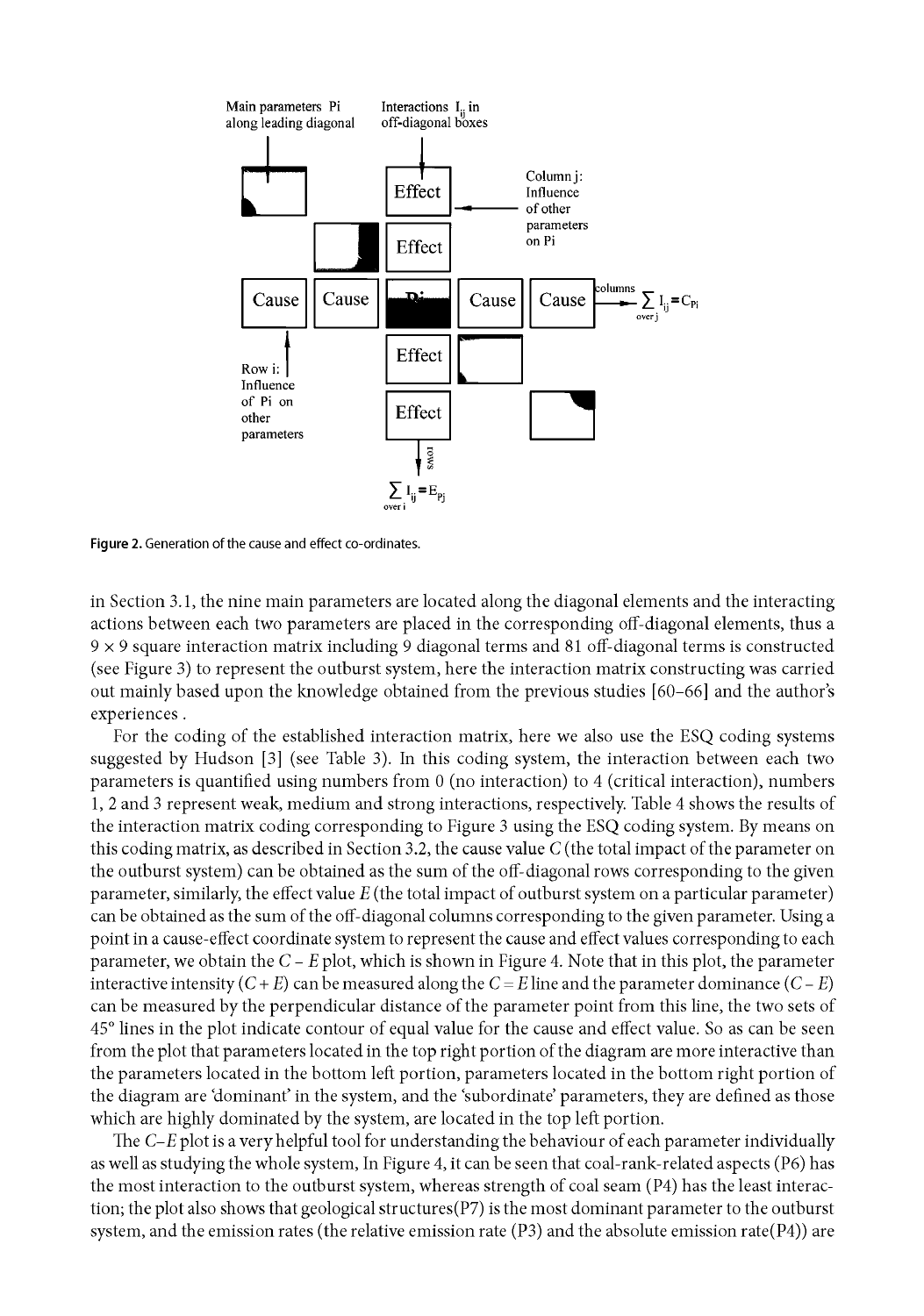

Figure 3. The constructed interaction matrix of the coal and gas outburst system. Note: A is the left part of the matrix and Bis the right part of the matrix.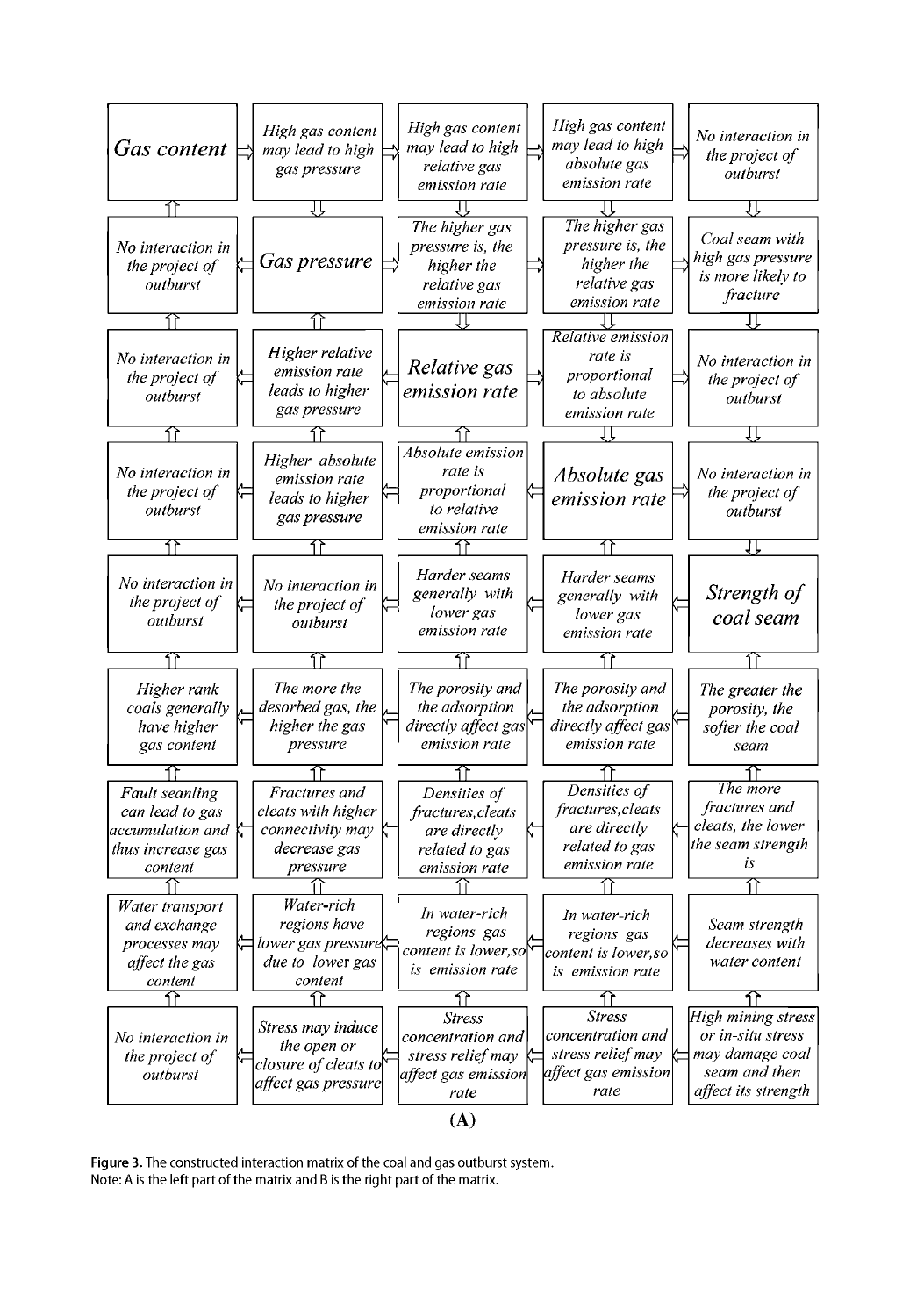

**Figure** 3. (Continued),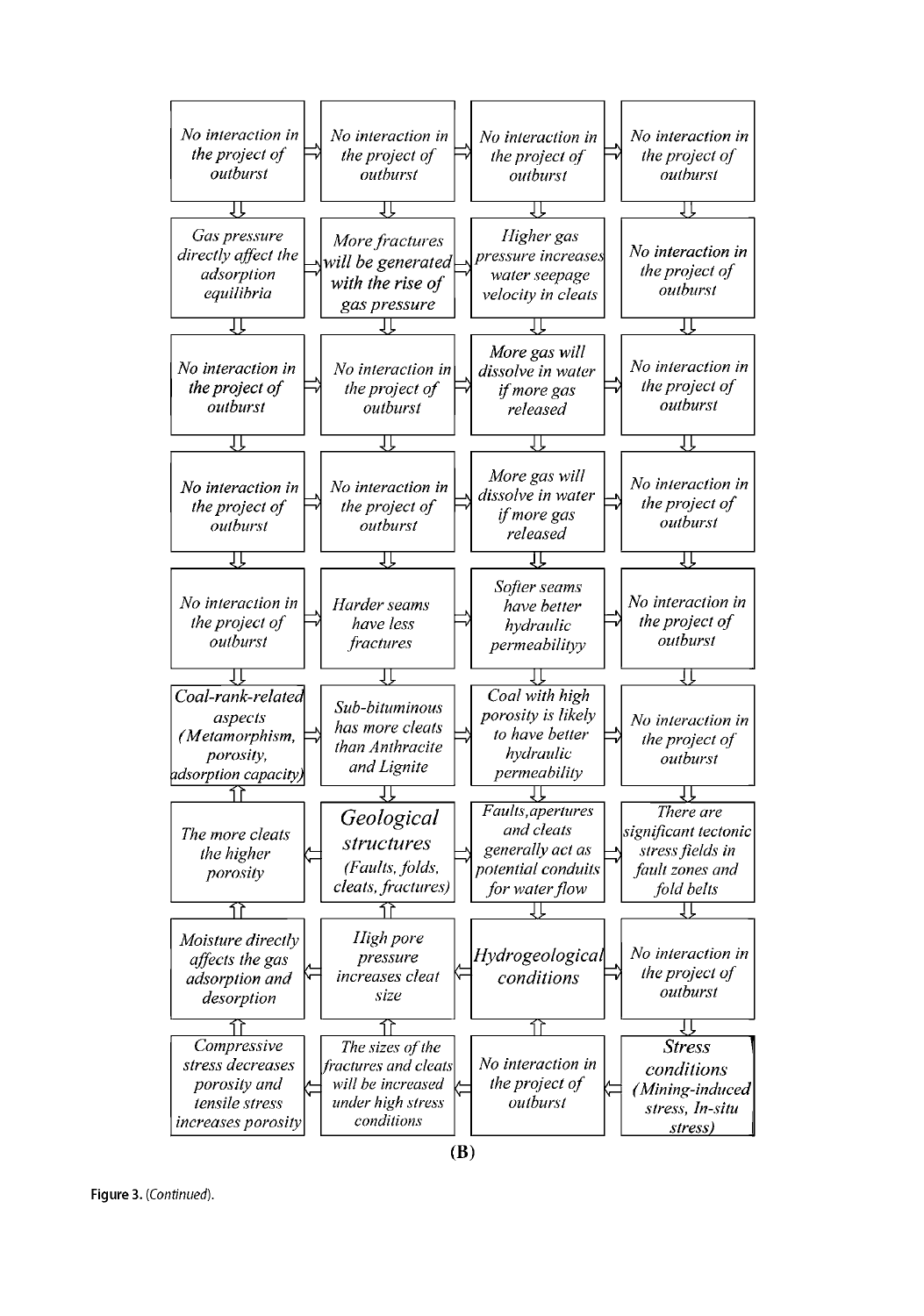Table 2. Suggested rating values of the selected parameters.

| Description                                                                                                       | Rating value |
|-------------------------------------------------------------------------------------------------------------------|--------------|
| P1-Gas content( $m^3/t$ )                                                                                         |              |
| <5                                                                                                                | 0            |
| $5 - 8$                                                                                                           | 1            |
| $8 - 15$                                                                                                          | 2            |
| >15                                                                                                               | 3            |
| P2-Gas pressure (MPa)                                                                                             |              |
| ${<}0.5$                                                                                                          | 0            |
| $0.5 - 0.74$                                                                                                      | 1            |
| $0.74 - 1.5$                                                                                                      | 2            |
| >1.5                                                                                                              | 3            |
| P3-Relative gas emission rate ( $m^3/t$ )                                                                         |              |
| <5                                                                                                                | 0            |
| $5 - 10$                                                                                                          | 1            |
| $10 - 15$                                                                                                         | 2            |
| >15                                                                                                               | 3            |
| P4-Absolute gas emission rate(m <sup>3</sup> /min)                                                                |              |
| $<$ 10                                                                                                            | 0            |
| $10 - 20$                                                                                                         | 1            |
| $20 - 40$                                                                                                         | 2            |
| >40                                                                                                               | 3            |
| P5-Strength of coal seam                                                                                          |              |
| Hard coal seam (simplified as Hard): $f > 3$                                                                      | 0            |
| Medium hard coal seam (simplified as Medium): $f \sim 1.5-3$                                                      | 1            |
| Weaker coal seam (simplified as Weaker): f~0.8-1.5                                                                | 2            |
| Soft coal seam (simplified as Soft): $f < 0.8$                                                                    | 3            |
| P6- Coal-rank-related aspects                                                                                     |              |
| Lignite: low degree of metamorphism, more macropores and less micropores, low adsorption capability               | 0            |
| Sub-bituminous: medium degree of metamorphism, more macropores and more mesopores and less micropo-               | 1            |
| res, medium adsorption capability                                                                                 |              |
| Bituminous: high degree of metamorphism, more micropores and less macropores, high adsorption capability          | 2            |
| Anthracite: very high degree of metamorphism, more micropores and less macropores, very high adsorption           | 3            |
| capability                                                                                                        |              |
| P7-Geological structure                                                                                           |              |
| Simple: small variation on the orientation or attitude of coal seams; small and few faults; low-angle dip of      | 0            |
| monoclonal, synclinal or anticlinal structures                                                                    |              |
| Medium: some variations on the orientation or attitude of coal seams; a number of faults; low-angle dip of        | 1            |
| monoclonal, synclinal or anticlinal structures; some small-scale folds                                            |              |
| Complex: great variation on the orientation or attitude of coal seams; strata are damaged by several major        | 2            |
| faults; on the basis of monoclonal, synclinal or anticlinal structures, subordinated folds and faults are further |              |
| developed                                                                                                         |              |
| Very complex: tremendous variation on the orientation or attitude of coal seams; strata are influenced by igne-   | 3            |
| ous rocks; high density of faults and folds                                                                       |              |
| P8-Hydrogeological conditions                                                                                     |              |
| Very complex: surrounded by large surface water bodies such as rivers, lakes, reservoirs; a number of large       | 0            |
| aquifers; plenty of faults, joints and fractures; water inrush events occurred frequently; with high intensity of |              |
| water injection, hydraulic fracturing or hydraulic slotting activities                                            |              |
| Complex: with sufficient water supplies from surface water bodies and aquifers; sufficient precipitation; water   | 1            |
| inrush events occurred occasionally; with some water injection, hydraulic fracturing or hydraulic slotting        |              |
| activities                                                                                                        |              |
| Medium: with some surface water bodies and some aquifers; a number of faults, joints, and fractures; medium       | 2            |
| degree of precipitation; without water injection, hydraulic fracturing or hydraulic slotting activities           |              |
| Simple: away from surface water bodies; no aquifers; potential water conduits such as faults, joints, fractures   | 3            |
| are few; located in the region with small precipitation; without water injection, hydraulic fracturing or         |              |
| hydraulic slotting activities                                                                                     |              |
| P9-Stress conditions                                                                                              |              |
| Low: without locating in any fault zones or fold belts; burial depth (mining depth) <200 m; thickness of coal     | 0            |
| seam (mining height) <1.5 m; width of working face (mining length) <100 m                                         |              |
| Medium: without locating in any fault zones or fold belts; burial depth (mining depth) – 200~600 m; thickness     | 1            |
| of coal seam (mining height) $-1.5$ $\sim$ 3.5 m; width of working face (mining length) $-100$ $\sim$ 200 m       |              |
| High: located in fault zones or fold belts with low tectonic stress fields; burial depth (mining depth) –         | 2            |
| $600\sim800$ m; thickness of coal seam (mining height) – 3.5 $\sim8$ m; width of working face (mining length)     |              |
| $-200 - 300$ m                                                                                                    |              |
| Very high: located in fault zones or fold belts with strong tectonic stress fields; burial depth (mining depth)   | 3            |
| >800 m; thickness of coal seam (mining height) >8 m; width of working face (mining length) >300 m                 |              |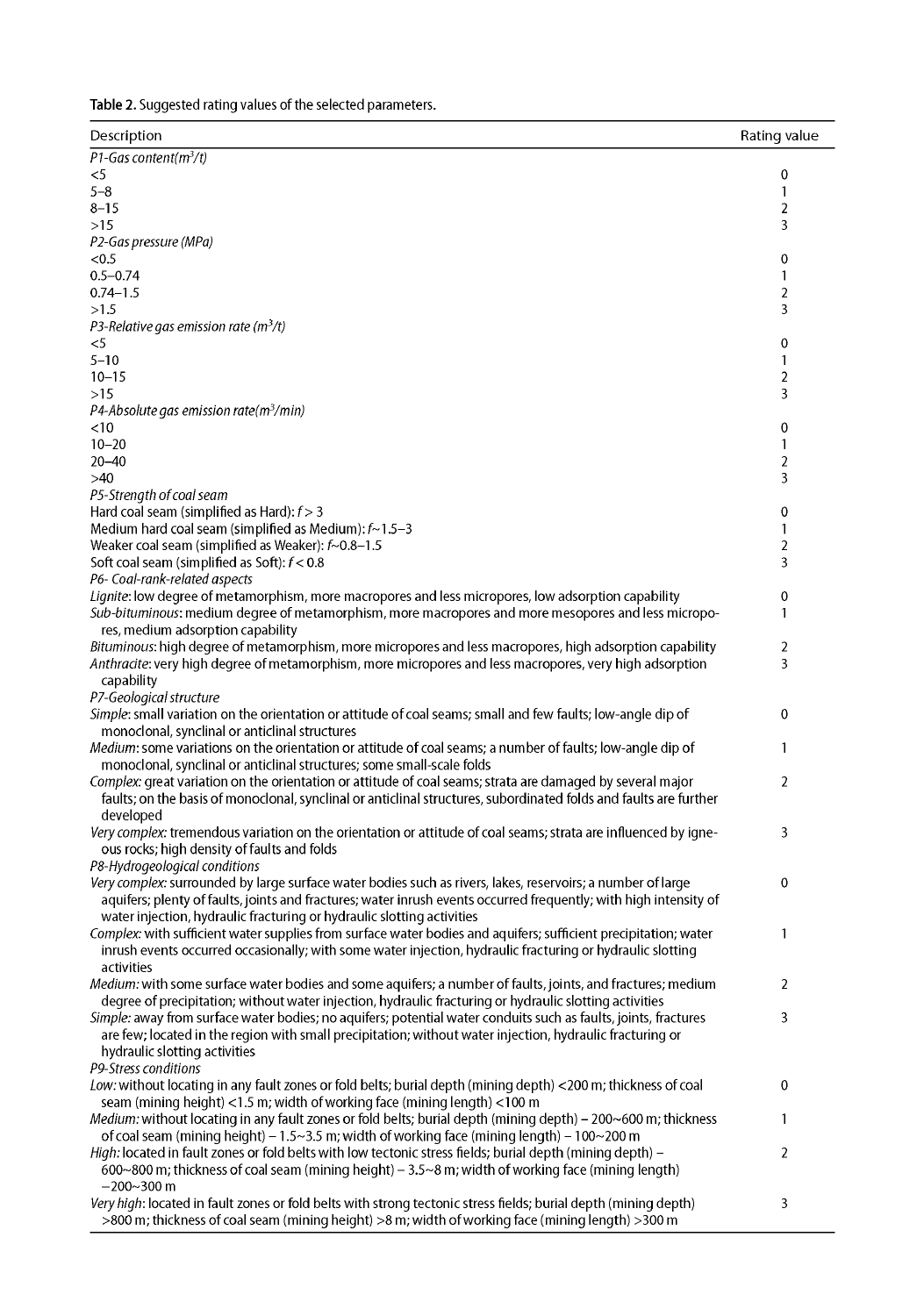**Table** 3. ESQ coding value suggested by Hudson [20].

| Significance         | Coding value |
|----------------------|--------------|
| No interaction       |              |
| Weak interaction     |              |
| Medium interaction   |              |
| Strong interaction   |              |
| Critical interaction | 4            |

**Table** 4. The results ofthe interaction matrix coding corresponding to Figure 3 using the ESQ coding system.

|                      | Interaction matrix coding |                |                |    |                |    |         |                |         |        |  |  |  |  |
|----------------------|---------------------------|----------------|----------------|----|----------------|----|---------|----------------|---------|--------|--|--|--|--|
| P1                   |                           |                |                |    |                |    |         | Ω              | 12      | Cause  |  |  |  |  |
| $\Omega$             | P <sub>2</sub>            |                |                |    |                |    |         | O              | 17      | values |  |  |  |  |
| 0                    |                           | P <sub>3</sub> |                |    |                |    |         |                |         |        |  |  |  |  |
| 0                    |                           |                | P <sub>4</sub> |    |                |    |         |                |         |        |  |  |  |  |
| 0                    |                           |                |                | P5 | Ω              |    |         |                |         |        |  |  |  |  |
| 4                    |                           |                |                |    | P <sub>6</sub> |    |         | Λ              | 23      |        |  |  |  |  |
| 4                    |                           |                |                |    |                | P7 |         |                | 25      |        |  |  |  |  |
|                      |                           |                |                |    |                |    | P8      | n              | 19      |        |  |  |  |  |
| 0                    |                           |                |                |    |                |    |         | P <sub>9</sub> | 19      |        |  |  |  |  |
|                      | 24                        |                | 27             | 14 | 13             | 9  | 12      | 4              | $= 141$ |        |  |  |  |  |
| <b>Effect values</b> |                           |                |                |    |                |    | $= 141$ |                |         |        |  |  |  |  |



Figure 4. Parameter interaction intensity and dominance.

the subordinate parameters, this means that the emission rates are the parameters which are highly influenced by other parameters in the outburst system.

In addition, the parameter interactive intensity  $(C + E)$  also can be used to identify the level of interactivity of the parameters, the greater the parameter interactive intensity, the greater the impact of the parameter on the system. In Figure 5, the histogram of parameter interactive intensity corresponding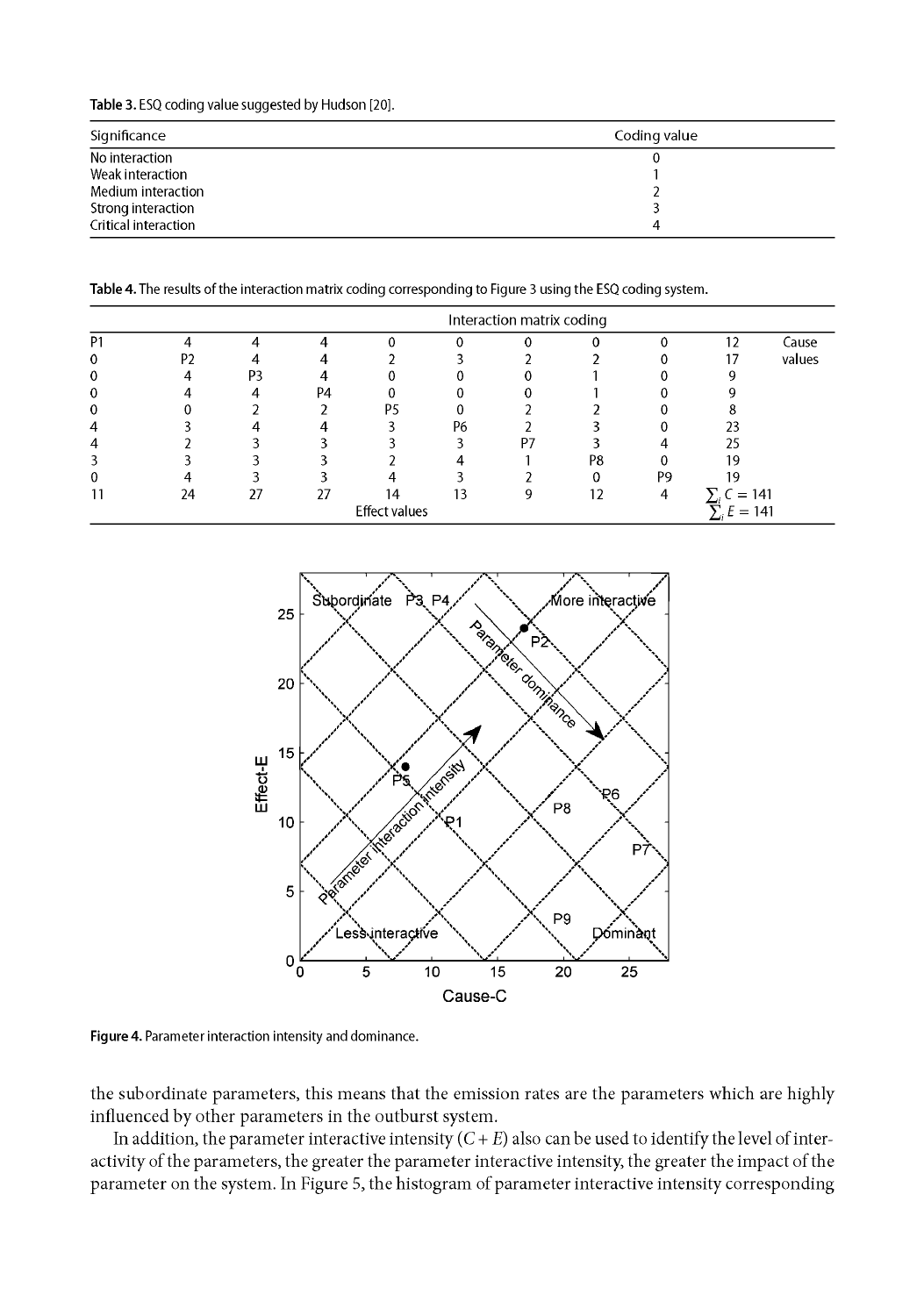

**Figure** 5. The histogram of parameter interactive intensity.

Table 5. The weighted coefficients of the selected parameters.

| Parameters                      |    |    | $C_1 + E_2$ | W.     |       |
|---------------------------------|----|----|-------------|--------|-------|
| Gas content (P1)                | 12 | 11 | 23          | 8.156  | 2.719 |
| Gas pressure (P2)               | 17 | 24 | 41          | 14.539 | 4.846 |
| Relative gas emission rate (P3) | 9  | 27 | 36          | 12.766 | 4.255 |
| Absolute gas emission rate (P4) | 9  | 27 | 36          | 12.766 | 4.255 |
| Strength of coal seam (P5)      | 8  | 14 | 22          | 7.801  | 2.600 |
| Coal-rank-related aspects (P6)  | 23 | 13 | 46          | 12.766 | 4.255 |
| Geological structures (P7)      | 25 | q  | 34          | 12.057 | 4.019 |
| Hydrogeological conditions (P8) | 19 | 12 | 31          | 10.993 | 3.664 |
| Stress conditions (P9)          | 19 | 4  | 23          | 8.156  | 2.719 |

to parameters considered in the outburst system is shown. For the propose of further developing an outburst assessment system, we transform these *C+E* values into a percentage form (w) acting as weighting coefficients(see Equation 3), which express the proportional share of each parameter (as an outburst causing factor) in outburst system.

$$
w_i = \frac{C_i + E_i}{\sum_{i=1}^{n} (C_i + E_i)}
$$
(3)

Where  $C_i$  is cause value of the *i*-th parameter;  $E_i$  is the effect value of the *i*-th parameter; *i* denotes the number of parameter and *n* refers to the total number of selected parameters.

The next step is to compute the outburst index  $(I)$ , which can be calculated by using the following equation.

$$
I = \sum_{i=1}^{n} s_i p_i \tag{4}
$$

Where  $p_i$  is the rating value of the *i*-th parameter (see Table 2); and  $s_i$  is the normalized weighting coefficients of the *i*-th parameter in the outburst system, which is obtained by using  $w_i$  to divide with the maximum rating value (See Equation 5). How to convert *C+E* to weighting coefficients by using Equations 3 and 5 are given in detail in Table 5.

$$
s_i = \frac{w_i}{3} \tag{5}
$$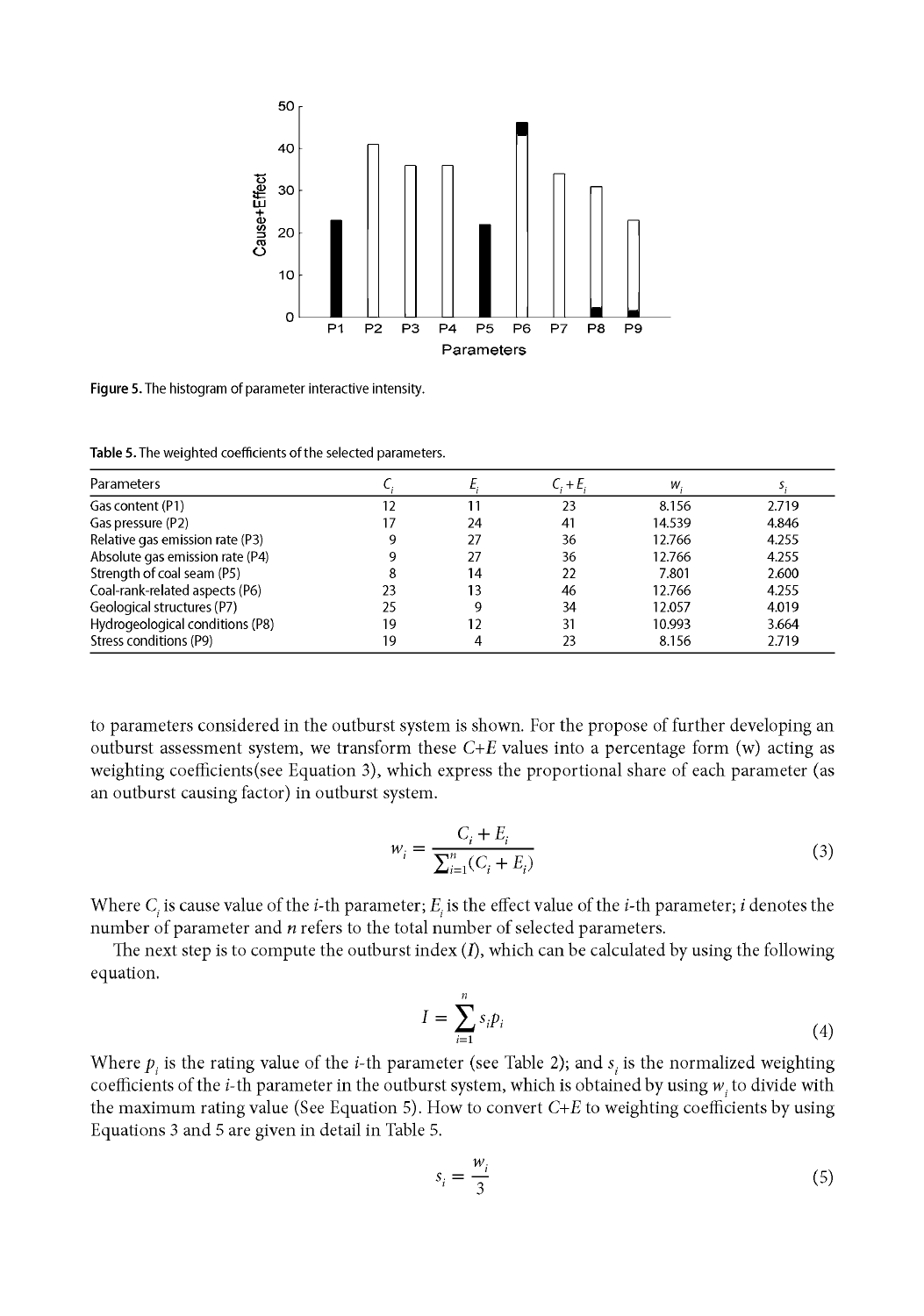| <b>Mines</b>         | P1           | P <sub>2</sub> | P3    | P <sub>4</sub> | P <sub>5</sub> | P6                | P7           | P8           | P <sub>9</sub> |
|----------------------|--------------|----------------|-------|----------------|----------------|-------------------|--------------|--------------|----------------|
| Daping coal mine     | 16.40        | 1.23           | 10.44 | 19.55          | Medium         | Anthracite        | Complex      | Medium       | Very high      |
| Jiulishan coal mine  | >15.15       | 2.08           | 24.17 | 48.57          | Hard           | Anthracite        | Very complex | Complex      | High           |
| Yongshan coal mine   | 25.17        | 1.0            | 45.02 | 14.91          | Weaker         | Anthracite        | Medium       | Very complex | Medium         |
| Houxi coal mine      | 12.65        | 2.3            | 40.69 | 2.71           | Hard           | <b>Bituminous</b> | Complex      | Very complex | High           |
| Sangshuping coal     | 11.36        | 1.5            | 15.29 | 62.27          | Soft           | Anthracite        | Simple       | Very complex | Medium         |
| mine                 |              |                |       |                |                |                   |              |              |                |
| Tonghua coal mine    | >18.21       | 2.4            | 77.51 | 49.09          | Soft           | Anthracite        | Complex      | Very complex | Low            |
| Zhengzhong coal mine | 15.49        | 0.76           | 83.82 | 1.66           | Soft           | Anthracite        | Medium       | Simple       | Medium         |
| Xinxing coal mine    | $4.85 - 8.7$ | 1. I           | 20.49 | 65.57          | Soft           | <b>Bituminous</b> | Medium       | Medium       | High           |
| Qujiang coal mine    | 9.0          | 6.0            | 32.29 | 58.85          | Soft           | <b>Bituminous</b> | Simple       | Complex      | Very high      |
| Yushe coal mine      | 13.94        | 1.52           | 13.94 | 20.61          | Weaker         | Anthracite        | Medium       | Medium       | Medium         |
| Xintian coal mine    | 20.59        | 2.32           | 43.65 | 47.62          | Weaker         | Anthracite        | Medium       | Simple       | Medium         |

Table 6. Parameter value of the 11 mines which have high-risk of outburst (11 mines described in Table 1).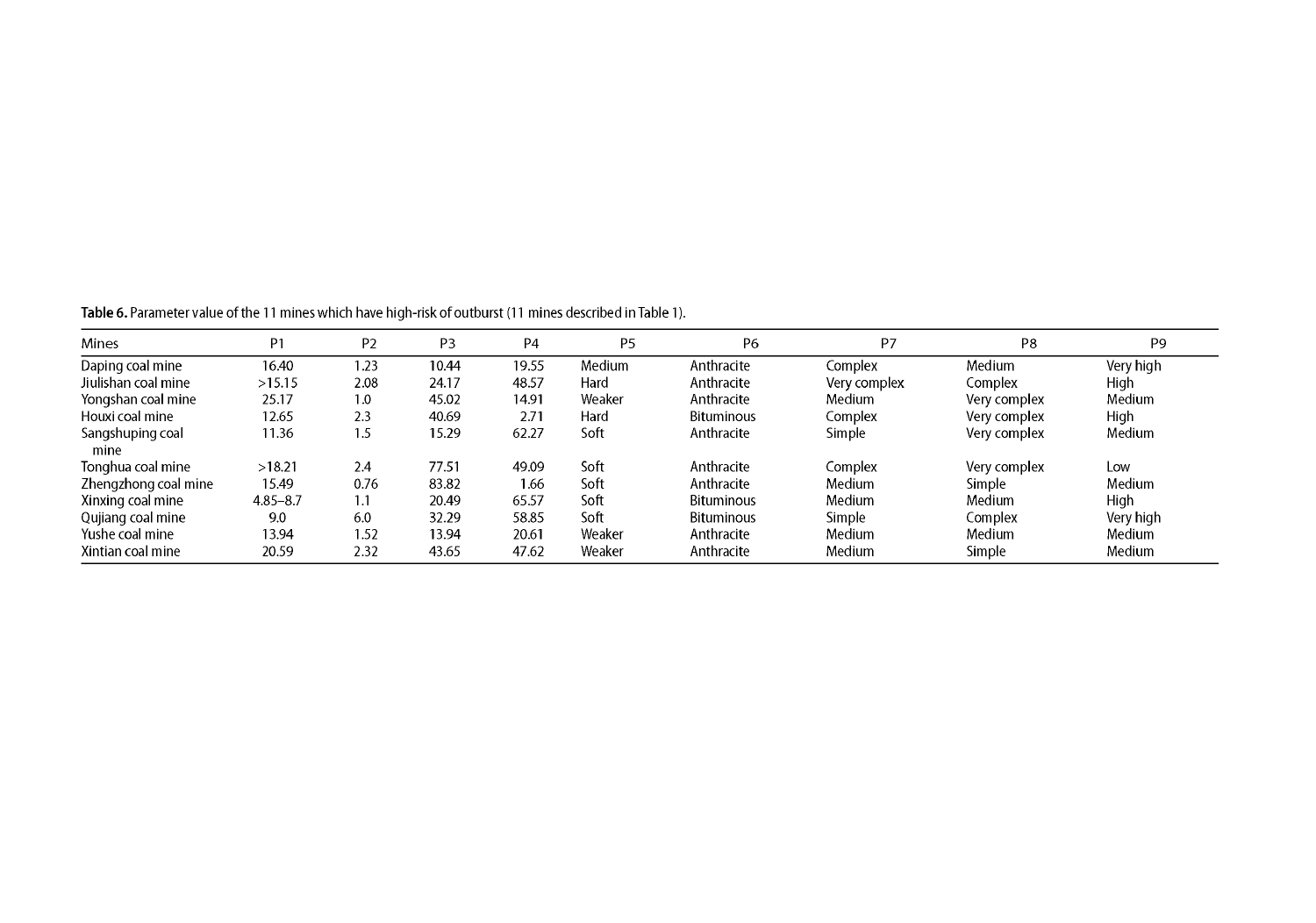|                               |                |               |                |       |      | Parameter rating value |       |                |                | Comprehensive  |
|-------------------------------|----------------|---------------|----------------|-------|------|------------------------|-------|----------------|----------------|----------------|
| Mines                         | P <sub>1</sub> | P2            | P <sub>3</sub> | P4    | P5   | P6                     | P7    | P <sub>8</sub> | P <sub>9</sub> | outburst index |
| Daping coal mine              | 3              | 2             | 2              |       | 3    | $\overline{2}$         | 2     | $\overline{2}$ | 3              | 70.45          |
| Jiulishan coal mine           | 3              | 3             | 3              | 3     | 3    | 1                      | 3     |                |                | 81.44          |
| Yongshan coal mine            | 3              | 2             | 3              |       | 3    |                        |       | 0              |                | 53.66          |
| Houxi coal mine               | 2              | 3             | 3              | 0     | 2    |                        | 2     | 0              |                | 55.67          |
| Sangshuping coal<br>mine      | 2              | 2             | 3              | 3     | 3    |                        | 0     | $\mathbf 0$    |                | 55.43          |
| Tonghua coal mine             | 3              | 3             | 3              | 3     | 3    | $\mathbf 0$            | 2     | 0              | 0              | 64.06          |
| Zhengzhong coal<br>mine       | 3              | $\mathcal{P}$ | 3              | 0     | 3    | $\mathbf 0$            | 1     | 3              |                | 56.14          |
| Xinxing coal mine             |                | 2             | 3              | 3     | 2    |                        |       |                |                | 64.18          |
| Qujiang coal mine             | 2              | 3             | 3              | 3     | 2    | 3                      | 0     |                | 3              | 75.29          |
| Yushe coal mine               | 2              | 3             | 2              | 2     | 3    |                        |       |                |                | 63.12          |
| Xintian coal mine             | 3              | 3             | 3              | 3     | 3    |                        |       | 3              |                | 78.01          |
| Maximum rating<br>value $p_i$ | 3              | 3             | 3              | 3     | 3    | 3                      | 3     | 3              | 3              | 100            |
| Weighted coeffi-<br>cients s, | 2.719          | 4.846         | 4.255          | 4.255 | 2.60 | 4.255                  | 4.019 | 3.664          | 2.719          |                |

Table 7. The assessment results of the 11 mines corresponding to Table 6.

#### **s. Case studies and discussions**

Now we return to the outburst mines we mentioned in Section 1 (Table 1) (hereinafter these 11 mines are referred to as the accident group), corresponding to the parameters described in Table 2, here we further list more detailed information of these mines (see Table 6). Just as the same as the front sections, in this section, P1 (m<sup>3</sup>/t) refers to gas content, P2 (MPa) refers to gas pressure, P3 (m<sup>3</sup>/t) refers to relative gas emission rate, P4 (m3/min) refers to absolute gas emission rate, P5 refers to strength of coal seam, P6 represents coal-rank-related aspects, P7 refers to geological structure, P8 denotes hydrogeological condition and P9 denotes stress condition.

With the aboye developed assessment approach, we now calculate the comprehensive outburst index to each mine of the accident group. The calculation process consists of two main steps: the first step is to rate each corresponding parameter according to Table 2, it should be emphasised here that in this paper, we apply 'majority rule' to rate those non-numerical parameters (geological structure, hydrogeological condition and stress condition). For example, if a 3.9 m coal seam is located in a fault zone with low tectonic stress fields and has burial depth at 750 m, we rate this seam as a high stress case because it satisfies the majority conditions of high stress (satisfy 3 of 4 as can be seen in Table 2). After finishing the first step, together with the normalised weighting coefficients obtained in Table 5 the comprehensive outburst index thereby can be calculated by using Equation 4.

In Table 7, the assessment results of the accident group are given, as can be seen from Table 7 that all the 11 mines have comprehensive outburst indexes greater than 50, indicating that all of them are high-potential outburst mines. Since in fact gas accident disasters have already occurred in these 11 mines in the past few years, so in actual situations these mines are serious outburst mines, in this sense, our evaluation results actually are consistent with the actual situations.

In Tables 8 and 9, more typical coal mines are introduced to assess their comprehensive outburst indexes. In Table 8 we introduce 10 typical risk-free outburst mines (hereinafter these 10 mines are referred to as the risk-free group) selected from Xinjiang Uygur Autonomous Region (Tunbao coal mine, Wudong coal mine, Jiangou coal mine, Kuangou coal mine), Inner Mongolia Autonomous Region (Gubulianta coal mine, Shigetai coal mine, Sidaoliu coal mine), Jiangsu Province (Chacheng coal mine), Shanxi Province (Liulin coal mine, Tongjialiang coal mine), these 10 mines are located in the regions with low gas content and they never had outburst records in their history of coal production. In Table 9, we introduce 18 coal mines selected from Huainan Mining Group (the first 11 mines ofTable 9) and Pingdingshan Coal Group (the last 7 mines ofTable 9), the former is located in Anhui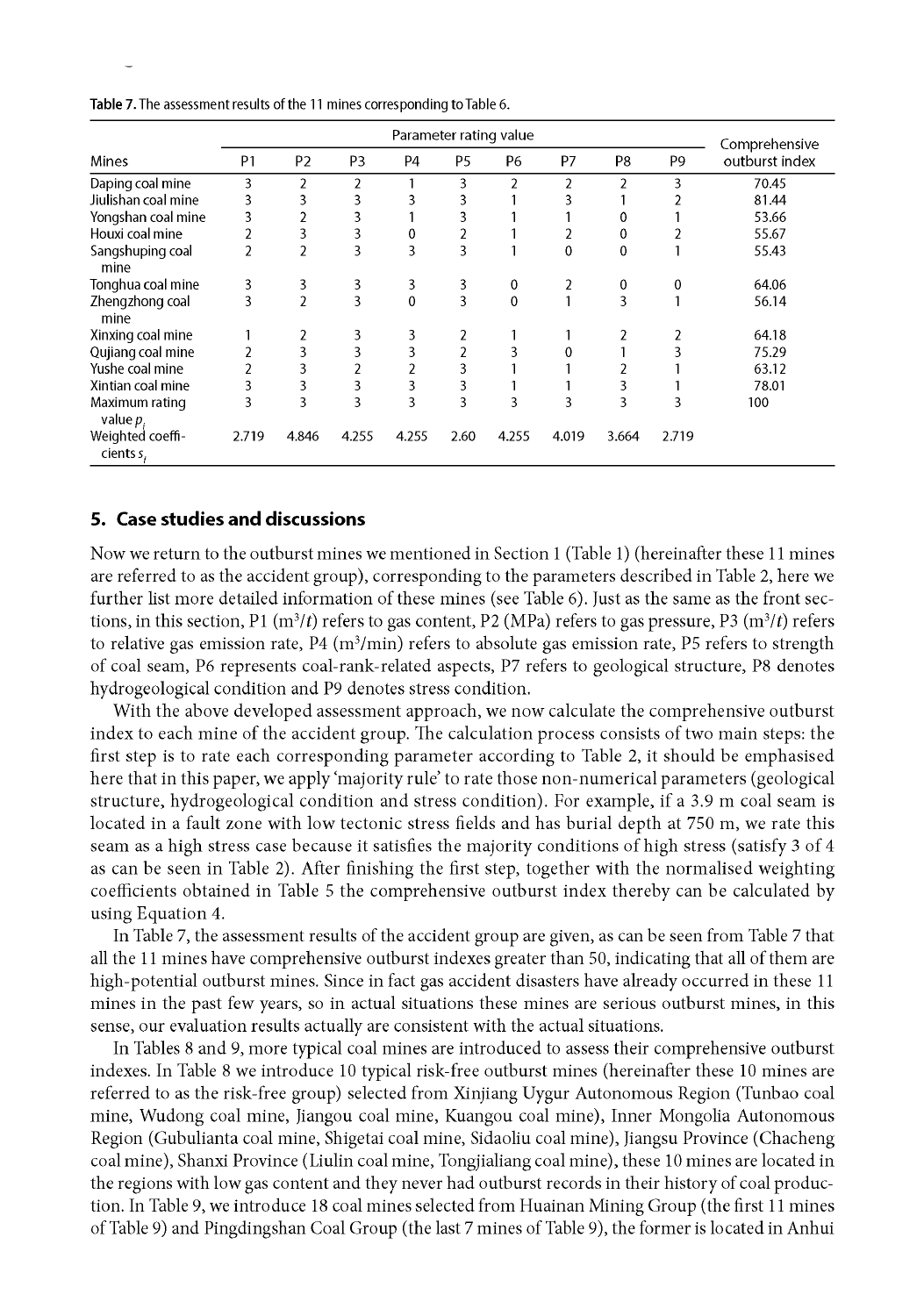| <b>Mines</b>           | P1    | P <sub>2</sub> | P <sub>3</sub> | P <sub>4</sub> | P <sub>5</sub> | P <sub>6</sub>    | P7             | P8      | P <sub>9</sub> |
|------------------------|-------|----------------|----------------|----------------|----------------|-------------------|----------------|---------|----------------|
| Tunbao coal mine       | .34   | $0.2 - 0.75$   | 2.07           | 6.76           | Hard           | Sub-bituminous    | Simple         | Simple  | Low            |
| Wudong coal mine       | 2.39  | $0.26 - 0.55$  | 5.78           | 15.8887        | Weaker         | Sub-bituminous    | Simple complex | Simple  | Very high      |
| Jiangou coal mine      | 0.19  | $0.3 - 0.65$   | 2.34           | 11.908         | Medium         | Sub-bituminous    | Medium         | Simple  | Very high      |
| Kuangou coal mine      | 0.284 | < 0.5          | 2.63           | 5.69           | Hard           | Sub-bituminous    | Simple         | Simple  | Very high      |
| Gubulianta coal mine   | 0.19  | < 0.5          | 0.09           | 4.42           | Weaker         | Sub-bituminous    | Simple         | Medium  | Low            |
| Shigetai coal mine     | 0.78  | $0.11 - 0.62$  | 0.13           | 2.80           | Hard           | Sub-bituminous    | Medium         | Complex | Low            |
| Sidaoliu coal mine     | <1    | $0.31 - 0.56$  | 0.27           | 0.92           | Medium         | Sub-bituminous    | Simple         | Simple  | Low            |
| Chacheng coal mine     | 2.35  | < 0.5          | 2.81           | 5.35           | Hard           | <b>Bituminous</b> | Simple         | Simple  | High           |
| Liulin coal mine       | 9.02  | $0.38 - 0.52$  | 7.74           | 9.67           | Hard           | <b>Bituminous</b> | Simple         | Medium  | Medium         |
| Tongjialiang coal mine | 0.46  | < 0.74         | 1.53           | 4.45           | Soft           | <b>Bituminous</b> | Complex        | Medium  | Medium         |

**Table** 8. Parameter value ofthe 10 mines which are risk-free in outburst.

Table 9. Parameter value of the 18 mines selected from Huainan Mining Group and Pingdingshan Coal Group.

| Mines                 | P <sub>1</sub> | P <sub>2</sub> | P <sub>3</sub> | P <sub>4</sub> | P <sub>5</sub> | P <sub>6</sub>    | P7           | P <sub>8</sub> | P <sub>9</sub> |
|-----------------------|----------------|----------------|----------------|----------------|----------------|-------------------|--------------|----------------|----------------|
| Lizuizi coal mine     | 7.13           | 1.8            | 8.9            | 16.80          | Soft           | <b>Bituminous</b> | Medium       | Very complex   | High           |
| Xieyi coal mine       | 18             | 3.4            | 19.5           | 66.0           | Soft           | <b>Bituminous</b> | Very complex | Complex        | Very High      |
| Xie'er coal mine      | 10.46          | 3.5            | 30.13          | 60.37          | Soft           | <b>Bituminous</b> | Very complex | Complex        | Very High      |
| Xinzhuangzi coal mine | 19             | 2.9            | 22.8           | 116.6          | Soft           | <b>Bituminous</b> | Complex      | Complex        | High           |
| Panyi coal mine       | 22             | 2.4            | 22.4           | 113.0          | Soft           | <b>Bituminous</b> | Very complex | Complex        | Very High      |
| Pansan coal mine      | 21             | 2.5            | 15.12          | 63.11          | Soft           | <b>Bituminous</b> | Complex      | Complex        | Very High      |
| Zhangji coal mine     | 17.27          | 1.7            | 8.7            | 105.14         | Soft           | <b>Bituminous</b> | Complex      | Complex        | High           |
| Xiegiao coal mine     | 8.0            | 2.55           | 3.2            | 50.0           | Weaker         | <b>Bituminous</b> | Medium       | Complex        | High           |
| Dingji coal mine      | 6.9            | 1.3            | 7.57           | 77.83          | Weaker         | <b>Bituminous</b> | Complex      | Complex        | Very High      |
| Gugiao coal mine      | 8.2            | 3.2            | 4.2            | 37.0           | Soft           | <b>Bituminous</b> | Medium       | Simple         | Very High      |
| Zhuji coal mine       | 8.08           | 3.2            | 32.26          | 153.42         | Soft           | <b>Bituminous</b> | Complex      | Complex        | High           |
| Pingdingshan No.1     | 6.21           | 1.75           | 6.68           | 39.18          | Soft           | <b>Bituminous</b> | Complex      | Simple         | High           |
| Pingdingshan No.2     | 8.26           | 1.23           | 3.45           | 21.5           | Soft           | <b>Bituminous</b> | Medium       | Medium         | High           |
| Pingdingshan No.4     | 7.14           | 1.1            | 9.97           | 53.07          | Soft           | <b>Bituminous</b> | Complex      | Simple         | High           |
| Pingdingshan No.5     | 19.5           | 1.85           | 13.1           | 40.026         | Soft           | <b>Bituminous</b> | Complex      | Simple         | High           |
| Pingdingshan No.8     | 16.9           | 1.8            | 20.74          | 24.91          | Soft           | <b>Bituminous</b> | Complex      | Simple         | High           |
| Pingdingshan No.10    | 18             | 2.0            | 21.96          | 100.86         | Soft           | <b>Bituminous</b> | Complex      | Simple         | High           |
| Pingdingshan No.12    | 18.35          | 2.6            | 14.45          | 42.7           | Soft           | <b>Bituminous</b> | Complex      | Medium         | Very High      |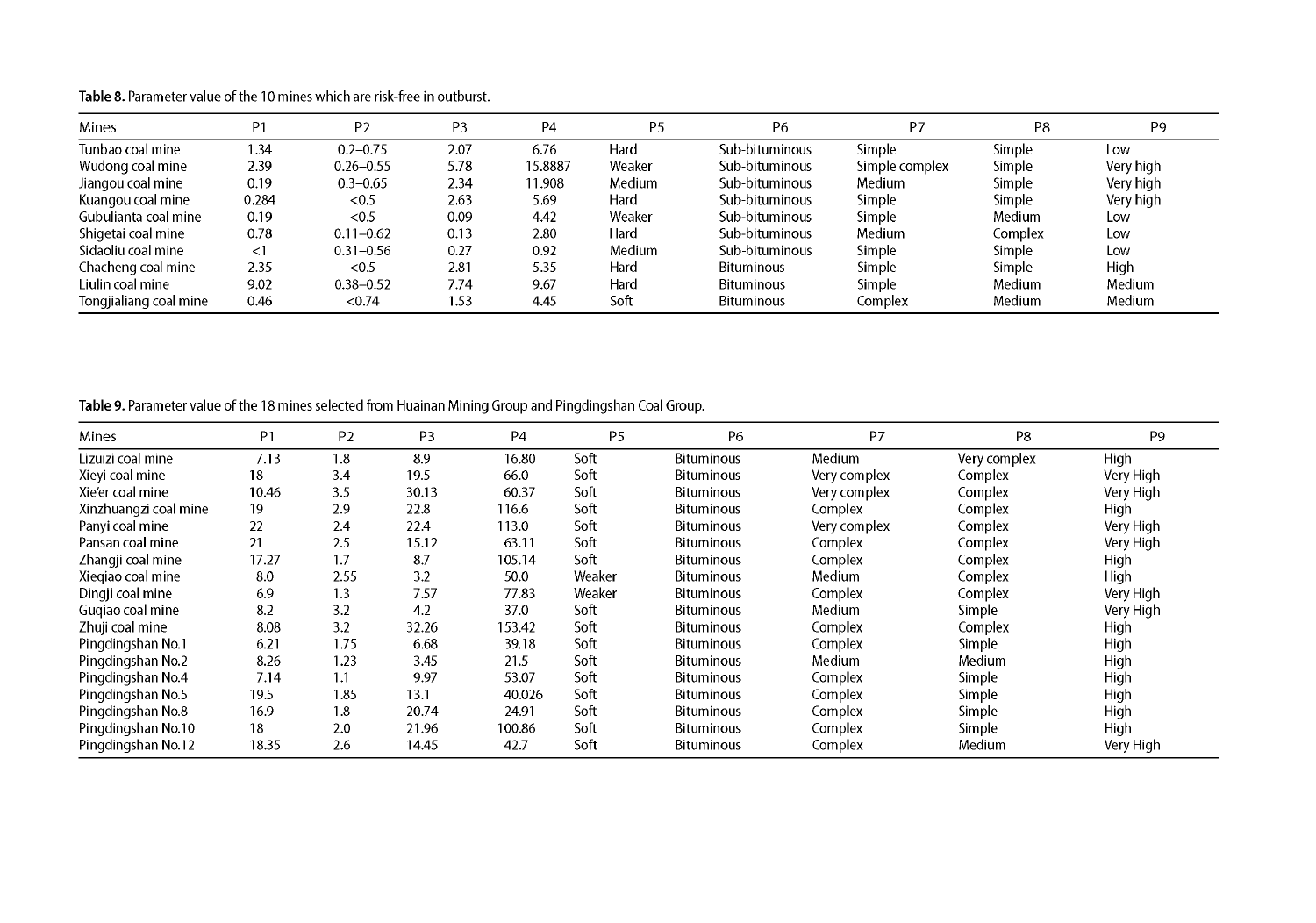Province in southern China and the latter is located in Henan Province in northern China, both of them are considered to be the most typical outburst mining regions in China.

The final assessment results of the risk-free group are shown in Table 10. As can be seen in this table, except one of them has a comprehensive outburst index greater than 30, both of the other 9 mines have a low comprehensive outburst index less than 30. This is why these mines never had outburst problems in their history of production. The final assessment results of the high risk group are given in Table 11, as shown in the table all of these mines have comprehensive outburst indexes greater than 50 and several ofthem even exceed 80, so our assessment results also suggest that these mines are of high-risk outburst mines.

From the calculating results of the aboye three groups of mines, we can see that out assessment results in fact are fully consistent with the actual situations. The accident group, 11 mines of having outburst accidents in the past few years, evaluating results show that all oftheir comprehensive outburst indexes greater than 50; the risk-free group, 10 mines selected from the regions with low risk of outburst, assessing results show that almost all of their comprehensive outburst indexes less than 30; the high-risk group, 18 mines selected fram the most typical outburst mining regions, evaluating results also show that all of their comprehensive outburst indexes greater than 50. So the three groups of the case studies suggest that our assessment results are fully consistent with the actuations the quantitative assessment approach we developed in this study is reliable.

Itshould be pointed out that although each comprehensive outburst index calculated in the aboye contents represents the overall gas outburst risk level to a whole mine, it never implies that throughout a whole mine the gas outburst risks are always the same. In actually situations, even in a same mine with the same coal rank, the similar coal strength, the similar geological structure and the similar hydrological condition, the outburst risks also can be totally different in different mining areas because the gas contents, gas pressure and gas emission rate are generally different in different coal seams and the mining-induced stresses are also different in different working faces.

In order to better illustrate the points of the preceding paragraph, five working faces in the same mine (Zhangji coal mine in Huainan Mining Group) were introduced to assess their outburst indexes. Assuming that the five working faces have the same coal rank, the similar coal strength, the similar geological structure and the similar hydrological conditions (the rating value of these parameters can be found in Table 11), together with the other corresponding related parameter values listed in Table 12 we obtain the assessment result of the five working faces as shown in Table 13, as can be seen in Table 13, in the same mine, for different mining faces, their outburst indexes are totally different, the lowest can be as low as 30.731 and the highest may reach as high as 71.391. Therefore,

|                               |                | Comprehensive  |                |                |          |                |       |       |          |                |
|-------------------------------|----------------|----------------|----------------|----------------|----------|----------------|-------|-------|----------|----------------|
| Mines                         | P <sub>1</sub> | P <sub>2</sub> | P <sub>3</sub> | P <sub>4</sub> | P5       | P <sub>6</sub> | P7    | P8    | P9       | outburst index |
| Tunbao coal mine              | $\mathbf 0$    |                | 0              | $\Omega$       | $\Omega$ |                | 0     | 0     | $\Omega$ | 9.101          |
| Wudong coal mine              | 0              | Ω              |                |                | ำ        |                | 0     | 0     | 3        | 26.12          |
| Jiangou coal mine             | 0              |                | 0              |                |          |                |       | 0     |          | 28.13          |
| Kuangou coal mine             | 0              | 0              | 0              | 0              |          |                | 0     | 0     |          | 12.41          |
| Gubulianta coal mine          | 0              | Ω              | 0              | 0              |          |                | 0     |       |          | 13.12          |
| Shigetai coal mine            | 0              |                | 0              | 0              | 0        |                |       |       |          | 20.45          |
| Sidaoliu coal mine            | 0              | 0              | 0              | 0              |          |                | 0     | 0     |          | 6.86           |
| Chacheng coal mine            | 0              | 0              | 0              | $\Omega$       | 0        |                | 0     | 0     |          | 13.95          |
| Liulin coal mine              |                | 0              |                | 0              | 0        |                | 0     |       |          | 21.87          |
| Tongjialiang coal<br>mine     | 0              |                | 0              | 0              | 3        | $\overline{2}$ | 2     |       |          | 35.58          |
| Maximum rating<br>value $p$ . | 3              | 3              | 3              | 3              | 3        | 3              | 3     | 3     | 3        | 100            |
| Weighted coeffi-<br>cients s, | 2.719          | 4.846          | 4.255          | 4.255          | 2.60     | 4.255          | 4.019 | 3.664 | 2.719    |                |

Table 10. The assessment results of the 10 mines corresponding to Table 8.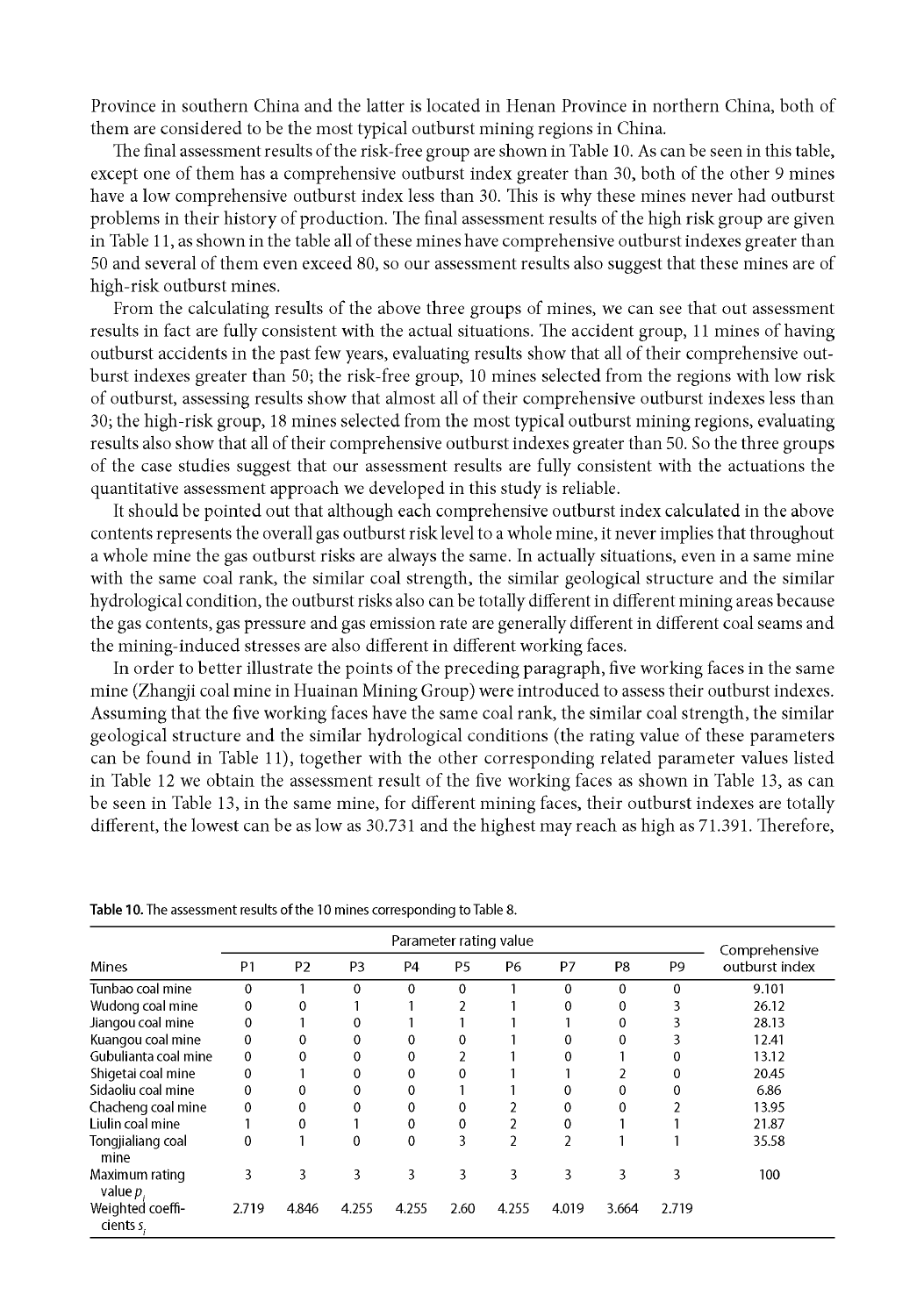|                               |                |                |                |           |                | Parameter rating value |                |       |                | Comprehensive  |
|-------------------------------|----------------|----------------|----------------|-----------|----------------|------------------------|----------------|-------|----------------|----------------|
| <b>Mines</b>                  | P <sub>1</sub> | P <sub>2</sub> | P <sub>3</sub> | <b>P4</b> | P <sub>5</sub> | P <sub>6</sub>         | P7             | P8    | P <sub>9</sub> | outburst index |
| Lizuizi coal mine             |                | 3              |                |           | 3              | 2                      |                | 0     | 2              | 51.53          |
| Xieyi coal mine               | 3              | 3              | 3              | 3         | 3              | 2                      | 3              |       | 3              | 88.41          |
| Xie'er coal mine              | $\overline{2}$ | 3              | 3              | 3         | 3              | 2                      | 3              |       | 3              | 85.69          |
| Xinzhuangzi coal<br>mine      | 3              | 3              | 3              | 3         | 3              | $\overline{a}$         | $\overline{a}$ |       | 2              | 81.67          |
| Panyi coal mine               | 3              | 3              | 3              | 3         | 3              | 2                      | 3              |       | 3              | 88.41          |
| Pansan coal mine              | 3              | 3              | 3              | 3         | 3              | 2                      | 2              |       | 3              | 84.39          |
| Zhangji coal mine             | 3              | 3              |                | 3         | 3              | $\overline{2}$         | 2              |       | 2              | 73.10          |
| Xiegiao coal mine             |                | 3              | 0              |           | 2              | 2                      |                |       | 2              | 59.57          |
| Dingji coal mine              |                | 2              |                | 3         | 2              | 2                      | 2              |       | 3              | 63.0           |
| Gugiao coal mine              |                | 3              | 0              |           | 3              | 2                      |                |       | 3              | 67.96          |
| Zhuji coal mine               |                |                | 3              | ٩         | 3              | 2                      | 2              |       | 2              | 78.96          |
| Pingdingshan No.1             |                | 3              |                | 3         | 3              | 2                      | 2              |       | 2              | 75.06          |
| Pingdingshan No.2             |                |                | 0              |           | 3              | $\overline{2}$         |                |       | 2              | 56.74          |
| Pingdingshan No.4             |                | 2              | 2              | 3         | 3              | $\overline{2}$         | 2              | 3     | 2              | 74.46          |
| Pingdingshan No.5             | 3              | 3              | 2              | 3         | 3              | 2                      | 2              | 3     | 2              | 84.75          |
| Pingdingshan No.8             | 3              | 3              | 3              | 2         | 3              | 2                      | 2              | 3     | 2              | 84.75          |
| Pingdingshan No.10            | 3              | 3              | 3              | 3         | 3              | $\overline{2}$         | 2              | 3     | $\overline{2}$ | 89.0           |
| Pingdingshan No.12            | 3              | 3              | 2              | 3         | 3              | 2                      | 2              | 2     | 3              | 83.8           |
| Maximum rating<br>value $p_i$ | 3              | 3              | 3              | 3         | 3              | 3                      | 3              | 3     | 3              | 100            |
| Weighted coeffi-<br>cients s, | 2.719          | 4.846          | 4.255          | 4.255     | 2.60           | 4.255                  | 4.019          | 3.664 | 2.719          |                |

**Table 11.** The assessment results of the 18 mines corresponding to Table 9.

Table 12. Parameter value of the 5 working faces selected from Zhangji coal mine.

| Working<br>faces     | Gas content | Gas pres-<br>sure | Relative gas<br>emission<br>rate | Absolute<br>gas emis-<br>sion rate | Mining<br>depth (m) | Length of<br>working<br>face $(m)$ | Height<br>of coal<br>seam(m) |
|----------------------|-------------|-------------------|----------------------------------|------------------------------------|---------------------|------------------------------------|------------------------------|
| Working face<br>1122 | 9.14        | 1.7               | 5.1                              | 24.09                              | $-409 - 560$        | 200                                | 3.6                          |
| Working face<br>1112 | 7.21        | 0.9               | 12.2                             | 36.22                              | $-578 - -633$       | 240                                | 2.81                         |
| Working face<br>1222 | 6.81        | 1.2               | 16.2                             | 50.46                              | $-578 - 610$        | 200                                | 3.8                          |
| Working face<br>1215 | 6.69        | 0.94              | 5.0                              | 24.09                              | $-409 - 560$        | 200                                | 3.6                          |
| Working face<br>1411 | 2.92        | 0.21              | 0.85                             | 3.92                               | $-418 - -483$       | 240                                | 2.6                          |

for using our developed approach, under different mining conditions, the assessment results will be totally different.

Based on the aboye case studies (the three groups of mines and the five working faces), when using our approach, we suggest to use the following criteria as the evaluation standard to assess the outburst risk:

Outburst < 30 Risk free in outburst;

 $30 \leq$  Outburst < 50 Medium risk in outburst;

 $50 \leq$  Outburst < 80 High risk in outburst;

 $80 \leq$  Outburst Extreme risk in outburst.

In actual mining practices, the corresponding measures should also be taken to control the outburst hazards based on the risk degree. For the medium risk in outburst, the strict gas monitoring and the high level of mine ventilation management are very necessary. For the high risk or the extreme risk in outburst, simply improving mine ventilation and strengthening gas monitoring are not enough,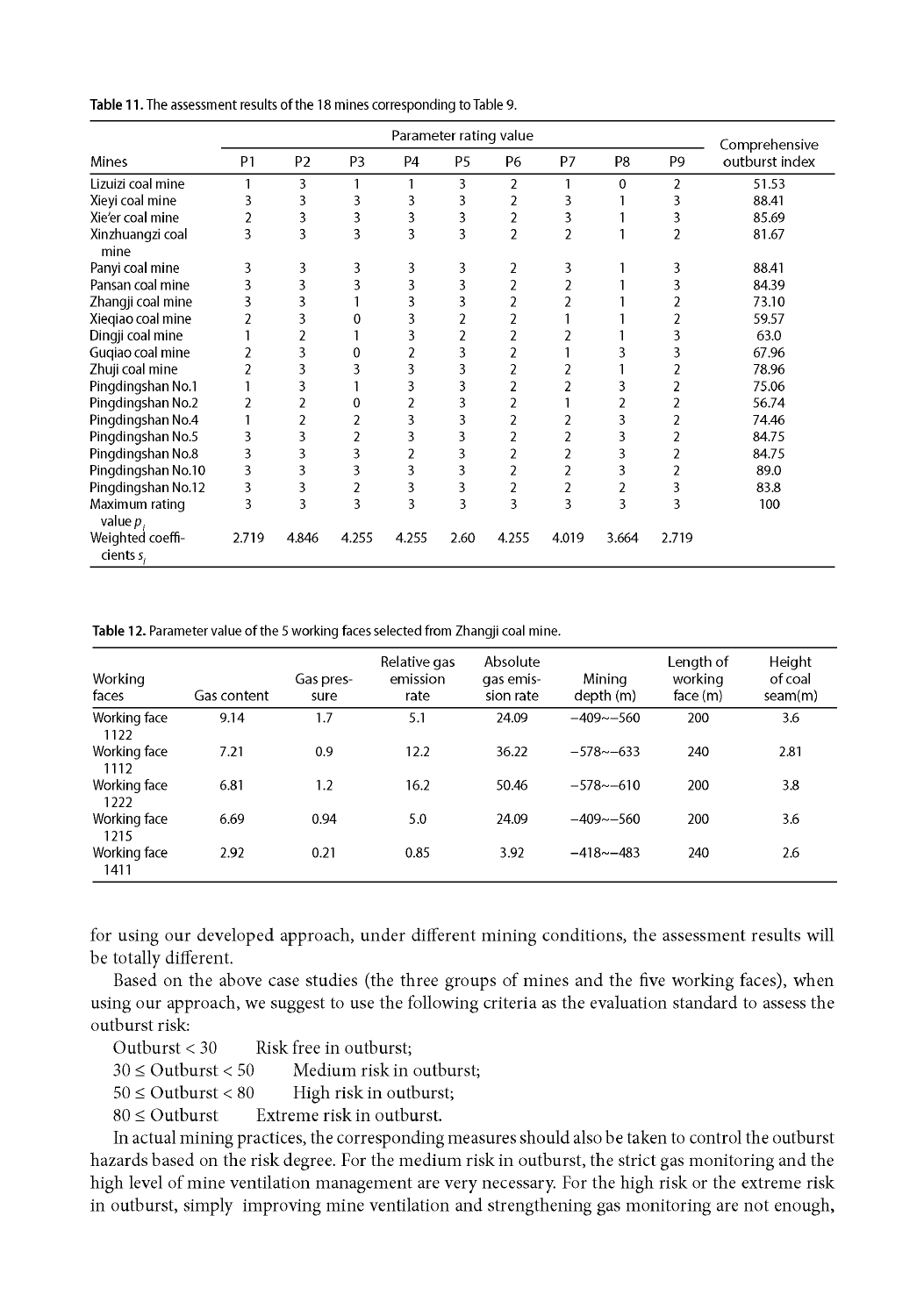**Table 13.** The assessment results of the 5 working faces corresponding to Table 12.

|                                  | Parameter rating value |                |                |                |      |       |       |       |       | Comprehensive  |
|----------------------------------|------------------------|----------------|----------------|----------------|------|-------|-------|-------|-------|----------------|
| Working faces                    | P <sub>1</sub>         | P <sub>2</sub> | P <sub>3</sub> | P <sub>4</sub> | P5   | Р6    | P7    | P8    | P9    | outburst index |
| Working face 1122                |                        | ٩              |                |                | 3    |       |       |       |       | 63.472         |
| Working face 1112                |                        |                |                |                | 3    | ን     |       |       |       | 62.881         |
| Working face 1222                |                        | ำ              | 3              | 3              | 3    | ำ     |       |       |       | 71.391         |
| Working face 1215                |                        |                | 0              |                | 3    | ำ     |       |       |       | 51.652         |
| Working face 1411                | 0                      | 0              | 0              | 0              | 3    | ำ     |       |       |       | 30.731         |
| Maximum rating<br>value <i>p</i> | 3                      | 3              | 3              | 3              | 3    | 3     | 3     | 3     |       | 100            |
| Weighted coeffi-<br>cients s.    | 2.719                  | 4.846          | 4.255          | 4.255          | 2.60 | 4.255 | 4.019 | 3.664 | 2.719 |                |

more complicated measures such as gas drainage [67-69], hydraulic slotting [70,71], mining protective seam [72,73], etc. should be should be taken to prevent outburst accidents.

## **6. Conclusions**

In this paper, a new quantitative assessment approach based on the RES was developed to assess the outburst risk of coal mine. We selected the gas content, gas pressure, the relative gas emission rate, the absolute emission rate, the strength of coal seam, the coal-rank-related aspects, the geological structure, the hydrogeological condition and the stress condition as the nine main parameters to construct the interaction matrix, through the coding of the matrix, we found that coal-rank-related aspects is the most interactive parameter and has the most impact on outburst, the geological structures has the most dominance on the outburst system and the relative and absolute gas emission rates are two of the parameters which are highly influenced by other parameters.

Based on the coding of the interaction matrix we also obtained the weighted coefficients for each parameter, these weighted coefficients together with the rating value associated with each parameter were applied to develop an comprehensive outburst index which ranges between Oand 100. In addition, three groups of coal mine selected from China were used for conducting the case studies with the developed approach, the assessment results were fully consistent with the actual situations, this indicates that the new developed approach is applicable and can be recommended to apply in practical mining engineering.

#### **Acknowledgments**

The authors would like to thank the China Scholarship Council (CSC) for financial supports and also thanks to Dr. Zhang for helping in collecting data.

#### **Disclosure statement**

No potential conflict of interest was reported by the authors.

#### **Funding**

This work was supported by the China Scholarship Council.

#### **References**

- [1] S. Xue, 1. Yuan, Y. Wang, and J. Xie, *Numerical analyses ofthe majar parameters affecting the initiation ofoutbursts of coal and gas,* Rack Mech. Rack Eng. 47 (2014), pp. 1505-1510.
- [2] Q. Tu, Y. Cheng, P. *Gua,* J. Jiang, 1. Wang, and R. Zhang, *Experiment study ofcoal and gasoutbursts related to gasenriched areas,* Rack Mech. Rack Eng. (2016), pp. 1-13.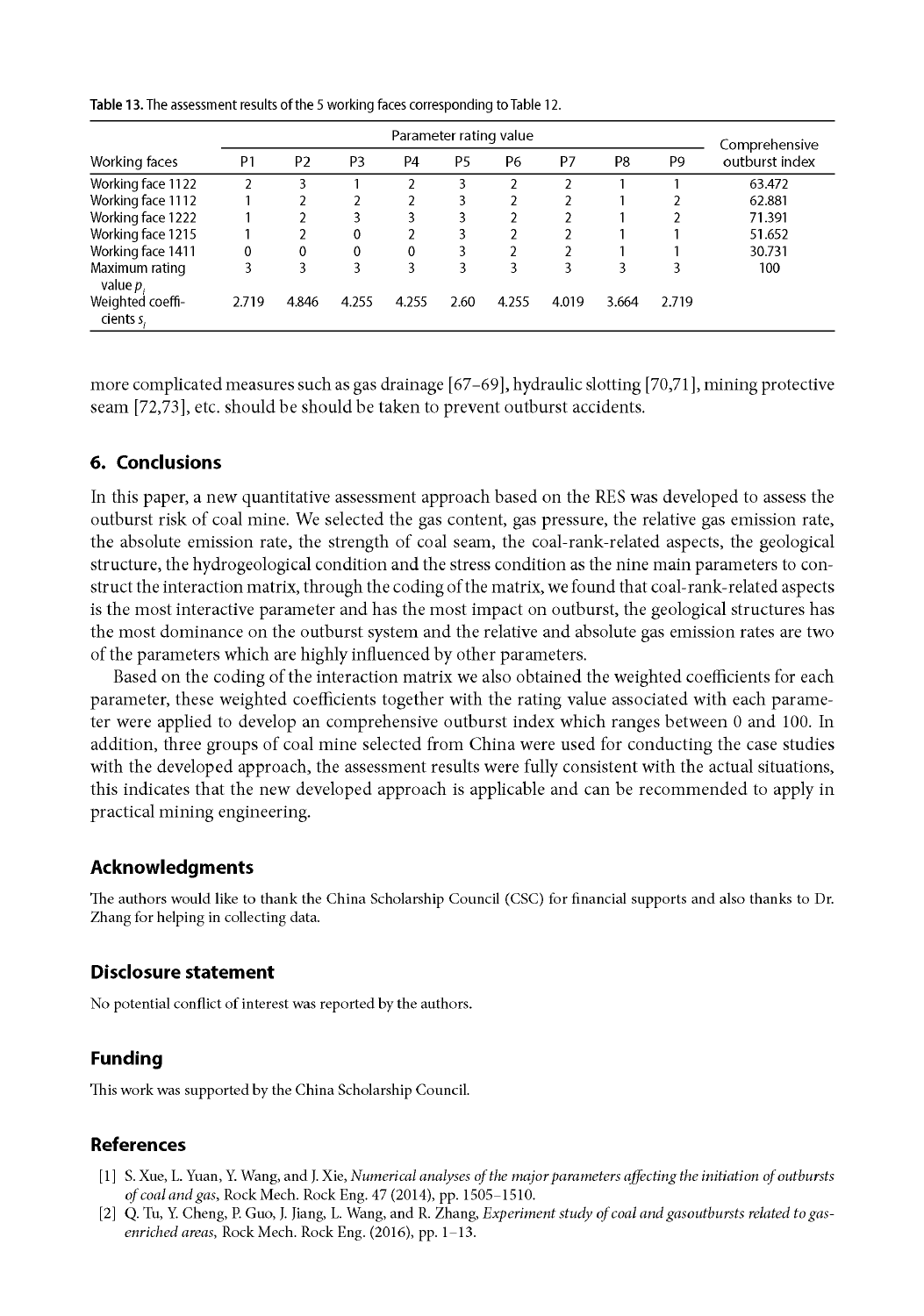- [3] R.D. Lama and J. Bodziony, *Management of outburst in underground coal mines*, Int. J. Coal Geol. 35 (1998), pp. 83-115.
- [4] C. Mark, *Coal bursts in the deep longwall mines of the United States, Int. J. Coal Sci. Technol. 3 (2016), pp. 1–9.*
- [5] M.B.D. Aguado and e.G. Nicieza, *Control and prevention ofgas outbursts in coal mines, Riosa-Olloniego coalfield, Spain*, Int. J. Coal Geol. 69 (2007), pp. 253-266.
- [6] N. Skoczylas and M. Wierzbicki, *Evaluation and management of the gas and rock outbursthazard in the light of internationallegal regulations,* Arch. Min. Sci. 59 (2014), pp. 1119-1129.
- [7] D. Li, Mining thin sub-layer as self-protective coal seam to reduce the danger of coal and gas outburst, Nat. Hazards 71 (2014), pp. 41-52.
- [8] K. Noack, *Control ofgas emissions in underground coal mines,* lnt. J. Coal Geol. 35 (1998), pp. 57-82.
- [9] E.E. Beamish and P.J. Crosdale, *Instantaneous outbursts in underground coal mines: An overview and association with coal type*, Int. J. Coal Geol. 35 (1998), pp. 27-55.
- [10] S.K. Choi and M.E. Wold, *A mechanistic study of coal and gas outbursts,* in *Proceedings 38th US Rock Mechanics Symposium,* Washington, DC, 2001, pp. 343-350.
- *[11] loG.* Singh, *A mechanism ofoutbursts of coal and gas,* Min. Sci. Technol. 1 (1984), pp. 269-273.
- [12] 1. Dongji, 1. Chengwu, Z. Zhang, and Y. Zhang, *Coal and gas outburst mechanism ofthe 'Three Soft' coal seam in western Henan,* Min. Sci. Technol. 20 (2010), pp. 712-717.
- [13] K.P. Chen, *A new mechanistic modelfor prediction ofinstantaneous coal outbursts-dedicated to the memory ofPro! Daniel D. Joseph*, Int. J. Coal Geol. 87 (2011), pp. 72-79.
- [14] M.E. Wold, L.D. Connell, and S.K. Choi, *The role ofspatial variability in coal seam parameters on gas outburst behaviour during coal mining*, Int. J. Coal Geol. 75 (2008), pp. 1-14.
- [15] X. He, W Chen, B. Nie, and M. Zhang, *Classification technique for danger classes of coal and gas outburst in deep coal mines,* Saf. Sci. 48 (2010), pp. 173-178.
- [16] Y. Miao, *lo* Zhang, H. Zhang, X. Ma, and Z. Zhao, *Coal and gas outburstprediction combining a neural network with the dempster-shafter evidence.* Proceedings ofthe 5th lnternational Symposium on Neural Networks: Advances in Neural Networks (2008), pp. 822-829.
- [17] Z. Ruilin and LS. Lowndes, *The application ofa coupled artificial neural network and fault tree analysis model to predict coal and gas outbursts, Int. J. Coal Geol. 84 (2010), pp. 141-152.*
- [18] Z. Li, E. Wang, *lo* Ou, andZ. Liu, *Hazard evaluation ofcoal andgas outbursts in acoal-mine roadwaybased on logistic regression model*, Int. J. Rock Mech. Min. 80 (2015), pp. 185–195.
- [19] D. Li and Y. Cheng, *Evaluation ofgas control ability of a coal and gas outburst mine,* Energy Sources, Part A 36 (2014), pp. 2401-2409.
- *[20] loA.* Hudson, *Rock Engineering Systems: Theory and Practice,* Ellis Horwood, Chichester, 1992.
- [21] State Administration ofCoal Mine Safety. *A Compilation ofMine Gas Identifications in China,* 2008. (In Chinese).
- [22] R. Lama and A. Saghafi, *Overview ofgas outbursts and unusual emissions,* Coal Operators' Conference 2002.
- [23] A.R. Scott, *Hydrogeologic factors affecting gas content distribution in coal beds,* lnt. *lo* Coal Geol. 50 (2002), pp. 363-387.
- [24] A.R. Scott and WR. Kaiser, *Factors affectinggas-content distribution in coal beds: A review, AAPG Rocky Mountain Section Meeting, Billings,* Montana, July 28-31 1996, Expanded Abstracts Volume. pp. 101-106.
- [25] Y.P. Cheng, H.E Wang, 1. Wang, and H.X. Zhou, *Theories and EngineeringApplications on Coal Mine Gas Control,* China University of Mining and Technology Press, Xuzhou, 2010.
- [26] e. Wu, Z. Chen, e. Wang, and W Jiang, *The enrichment characteristics and geological controllingfactors ofcoalbed methane occurrence in Laochang area, Yunnan Province, lo* Coal Sci. Eng. (Chin). 18 (2012), pp. 355-361.
- [27] C. Wu, Z. Ou, Q. Feng, and J. Zhang, CBM geology conditions study of Gemudi syncline, western Guizhou Province, *J.* Coal Sci. Eng. (Chin). 16 (2010), pp. 288-291.
- [28] G. Yin, X. Li, H. Zhao, X.Q. Li, and X.E Jing, *Experimental study ofeffect ofgas pressure on gas seepage of outburst* coal, Chin. J. Rock Mech. Eng. 28 (2009), pp. 697-702. (In Chinese).
- [29] S. Wang, D. Elsworth, and J. Liu, *Mechanical behavior of methane infiltrated coal: The roles of gas desorption, stress level and loading rate,* Rock Mech. Rock Eng. 46 (2013), pp. 945-958.
- [30] 1. Langmuir, *The constitution and fundamental properties ofsolids and liquids. Part* I. *Solids, lo* Am. Chem. SOCo 38 (1916), pp. 2221-2295.
- [31] A. Busch, Y. Gensterblum, E.M. Krooss, and R. Littke, *Methane and carbon dioxide adsorption-diffusion experiments on coal: Upscaling and modeling, Int. J. Coal Geol. 60 (2004), pp. 151-168.*
- [32] G. Yin, e. Jiang, *loG.* Wang, *lo* Xu, D. Zhang, and G. Huang, *A new experimental apparatusforcoal andgas outburst simulation,* Rock Mech. Rock Eng. 49 (2016), pp. 2005-2013.
- [33] W.H. Somerton, I.M. Söylemezoglu, and R.C. Dudley. *Effect of stress on permeability of coal*, Int. J. Rock Mech. Min. Sci. Geomech. Abstr 12 (1975), pp. 129-145.
- [34] S. Durucan and *loS.* Edwards, *The effects of stress and fracturing on permeability of coal,* Mining Science and Technology 3 (1986), pp. 205-216.
- [35] G.E. Eddy, C.T. Rightmire, and C.W. Byrer, *Relationship of methane content of coal rank and depth: Theoretical vs. observed.* SPE Unconventional Gas Recovery Symposium, Society of Petroleum Engineers, 1982.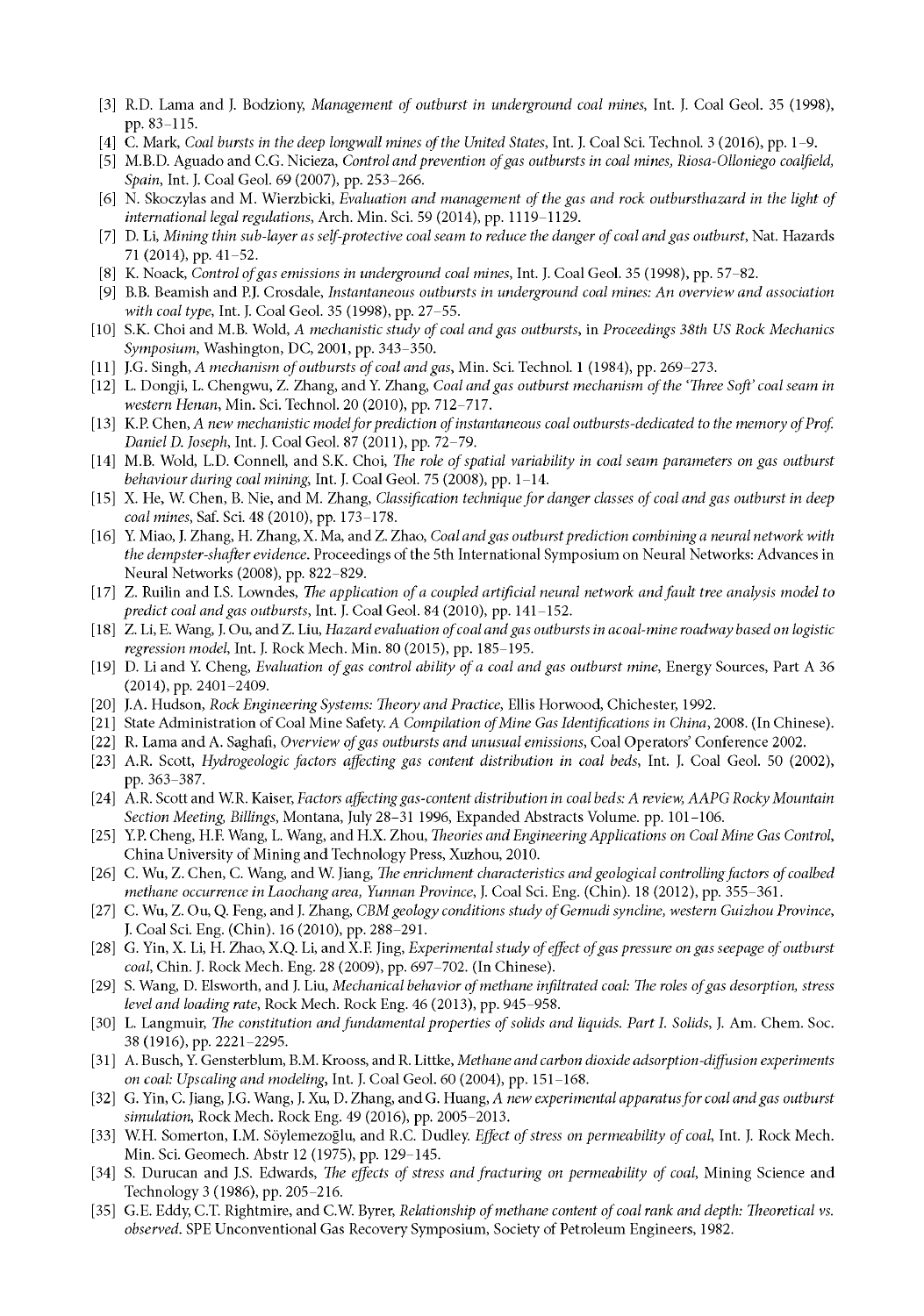- [36] M. Mastalerz, A. Drobniak, D. Strapoć, and W.S. Acosta, *Variations in pore characteristics in high volatile bituminous coals: Implications for coal bed gas content, Int. J. Coal Geol. 76 (2008), pp. 205-216.*
- [37] P.J. Crasdale, B.E. Beamish, and M. Valix, *Coalbed methane sorption related to coal composition,* lnt. J. Coal Geol. 35 (1998),pp. 147-158.
- *[38]* rH. Levy, S.J. Day, and *loS.* Killingley, *Methane capacities ofBowen Basin coals related to coal praperties,* Fuel 76 (1997), pp. 813-819.
- [39] rE Unsworth, C.S. Fowler, and L.E Jones, *Moisture in coal:* 2. *Maceral effects on pare structure,* Fue! (1989), pp. 18-26.
- [40] M.M. Faiz, N.I. Aziz, A.C. Hutton, and B.J. Jones, *Porosity and gas sorption capacity of some eastern Australian coals in relation to coal rank and composition,* in *Coalbed Methane Symposium,* Townsville, 1992, pp. 19-21.
- [41] X. Jiang, y. Mei, 1. Bobo, and T. Yunqi, *Experimental study of relationships between metamorphic grade, pare characteristics and permeability of coal,* Chino *lo* Rock Mech. Eng. 31 (2012), pp. 681-687.
- *[42] lo* Shepherd, L.K. Rixon, and 1. Griffiths, *Outbursts and geological structures in coal mines: A review,* lnt. *lo* Rock Mech.Min. Sci. Geornech. Abstr. 18 (1981), pp. 267-283.
- [43] L. Huoyin, Major and minor structural features of a bedding shear zone along a coal seam and related gas outburst, *Pingdingshan coalfield, northern China, Int. J. Coal Geol. 47 (2001), pp. 101-113.*
- [44] M. U, E. Jiang, S. Un, E Lan, and *lo* Wang, *Structural contrals on coalbed methane reservoirs in Faer coal mine, southwest China, J. Earth Sci-Chin. 24 (2013), pp. 437-448.*
- [45] E. Jiang, Z. Qu, G.G.x. Wang, and M. U, *Effects ofstructural deformation on formation ofcoalbed methane reservoirs in Huaibei coalfield, China, Int. J. Coal Geol. 82 (2010), pp. 175-183.*
- [46] Y. Cao, A. Davis, R. Uu, X. Uu, and Y. Zhang, *The influence oftectonic deformation on some geochemical praperties of* coals-a possible *indicator* of outburst potential, Int. J. Coal Geol. 53 (2013), pp. 69-79.
- [47] X. Chen and Y. Cheng, *Influence ofthe injected waterongas outburstdisasters in coal mine,* Nat. Hazards 76 (2015), pp. 1093-1109.
- [48] E. Un, T. Uu, y. Zhou, Z. Zhang, and E Yan, *Variation ofmethane adsorption praperty ofcoal after the treatment of hydraulic slotting and methane pre-drainage: A case study, J. Nat. Gas Sci. Eng. 20 (2014), pp. 396-406.*
- [49] G. Xiugen, W. Jiachen, and 1. Yude, *Water resistantfeatures ofhigh-risk outburst coalseams and standard discriminant model ofmining under water-pressure,* Min. Sci. Tech. 20 (2010), pp. 797-802.
- [50] 1. Jia, W Wang, andZ. Zhang, *Influence offaultstrike ongas outburst under modern tectonic stressfield, lo* Min. Saf. Eng. 30 (2013), pp. 930-934. (In Chinese).
- [51] Z. Meng, *lo* Zhang, and R. Wang, *In-situ stress, pare pressure and stress-dependent permeability in the southern Qinshui Basin,* lnt. J. Rock Mech. Min. 48 (2011), pp. 122-131.
- *[52]* rD.S. George and M.A. Barakat, *The change in effective stress associated with shrinkagefram gas desorption in coal,* Int. *J.* Coal Geol. 45 (2001), pp. 105-113.
- [53] J.A. Hudson and J.L. Hudson, *Establishing potential behavioural modes of rock engineering systems by computer simulation ofinteraction matrix energy flux,* lnt. J. Rock Mech. Min. Sci. Geomech. Abstr. 30 (1993), pp. 457-468.
- *[54]* J.A. Hudson and J.P. Harrison, *A new approach to studying complete rock engineering problems, Q. J. Eng. Geol.* 25 (1990), pp. 93-105.
- [55] D. Rozos, G.D. Bathrellos, and H.D. Skillodimou, *Comparison ofthe implementation ofrack engineering system and analytic hierarchy pracess methods, upon landslide susceptibility mapping, using GIS: A case studyfram the eastern Achaia county ofPeloponnesus, Greece,* Enviran. Earth Sci. 63 (2011), pp. 49-63.
- [56] M.Z. Naghadehi, R. Jimenez, and R. KhaloKakaie, *A new open-pit mine slope instability index defined using the impraved rack engineering systems appraach,* lnt. J. Rock Mech. Min. 61 (2013), pp. 1-14.
- [57] rp. Latham and P. Lu, *Development ofan assessment system for the blastability ofrack masses,* lnt. *lo* Rock Mech. Min. 36 (1999), pp. 41-55.
- [58] R. Rafiee, M. Ataei, R. Khalokakaie, and S.M.E. Jalali, *Determination and assessment of parameters influencing rack mass cavability in block caving mines using the prababilistic rack engineering system,* Rock Mech. Rock Eng. 48 (2015), pp. 1207-1220.
- [59] O. Fraugh and S.R. Torabi, *An application ofrack engineering systems for estimating TBM downtimes,* Eng. Geol. 157 (2013), pp. 112-123.
- [60] D.N. Whittles, I.S. Lowndes, S.W Kingman, C. Yates, and S. Jobling, *Influence ofgeotechnical factors on gas flow experienced in a UK longwall coal mine panel,* lnt. J. Rock Mech. Min. 43 (2006), pp. 369-387.
- [61] S.J. Peng, *lo* Xu, H.W. Yang, and D. Uu, *Experimental study on the influence mechanism ofgas seepage on coal and gas outburst disaster,* Saf. Sci. 50 (2012), pp. 816-821.
- [62] V. Hudecek, *Analysis of safety precautions for coal and gas outburst-hazardous strata,* J. Min. Sci. 44 (2008), pp. 464-472.
- [63] S. Valliappan and Z. Wohua, *Role of gas energy during coal outbursts,* lnt. *lo* Numer. Methods Eng. 44 (1999), pp. 875-895.
- [64] C. Wang, J. Feng, J. Liu, M. Wei, C. Wang, and B. Gong, *Direct observation of coal-gas interactions under thermal and mechanicalloadings,* lnt. J. Coal Geol. 131 (2014), pp. 274-287.
- *[65]* rX. Wei and E.Q. Un, *Mechanism of Coal or Rack Dynamic Disasters and the Comprehensive Management Technology,* Science Press, Beijing, 2009.